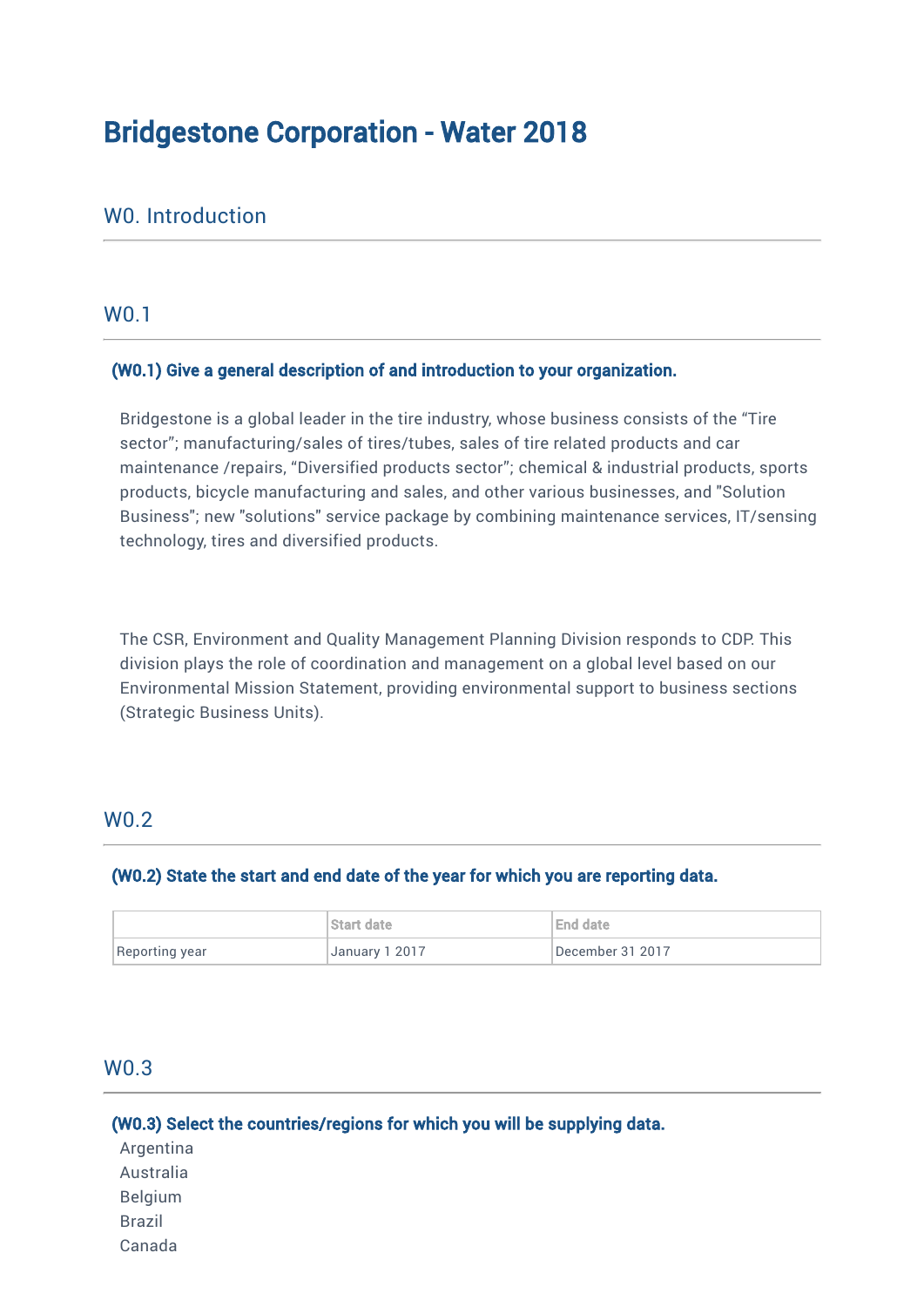China China, Hong Kong Special Administrative Region Costa Rica France Hungary India Indonesia Italy Japan Malaysia Mexico Philippines Poland South Africa Spain Taiwan (Province of China) Thailand **Turkey** United Kingdom of Great Britain and Northern Ireland United States of America Viet Nam

### W0.4

(W0.4) Select the currency used for all financial information disclosed throughout your response.

JPY

### W0.5

(W0.5) Select the option that best describes the reporting boundary for companies, entities, or groups for which water impacts on your business are being reported.

Companies, entities or groups over which operational control is exercised

### W0.6

(W0.6) Within this boundary, are there any geographies, facilities, water aspects, or other exclusions from your disclosure?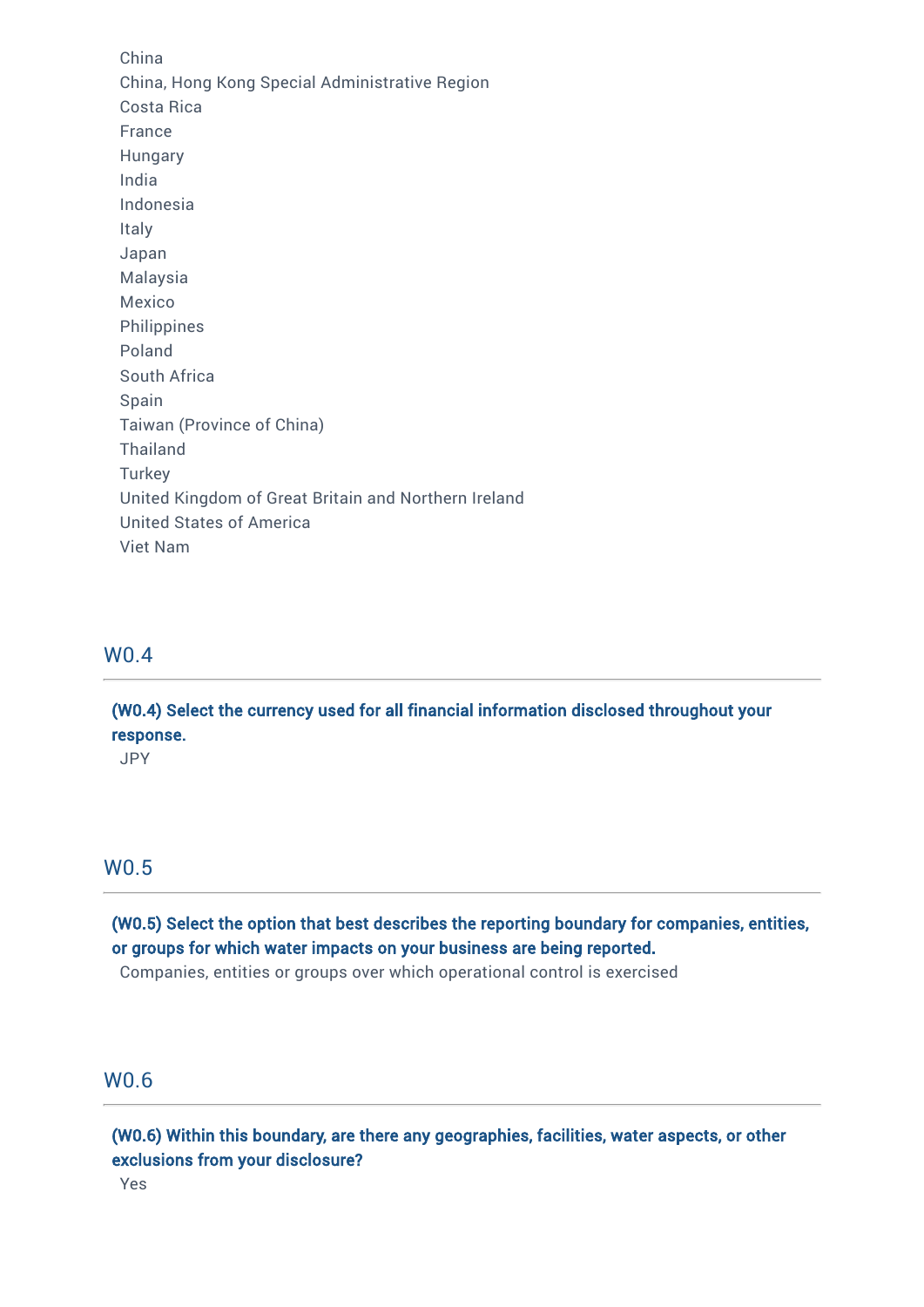### (W0.6a) Please report the exclusions.

| Exclusion                                                                                                                                                                          | Please explain                    |
|------------------------------------------------------------------------------------------------------------------------------------------------------------------------------------|-----------------------------------|
| Non-production sites, the production sites where the number of employees<br>does not consistently exceed 50, and the production sites under preparation estimated to be negligible | Impact from the excluded sites is |
| to be certified according to ISO-14001.                                                                                                                                            | compared to the total impact.     |

# W1. Current state

# W1.1

# (W1.1) Rate the importance (current and future) of water quality and water quantity to the success of your business.

|                                                                                                             | Direct use<br>importance<br>rating | Indirect<br>luse<br>importance<br>rating | Please explain                                                                                                                                                                                                                                                                                                                                                                                                                                                                                                                                                                                                                                                                                                                                                                                                                                                                                                          |
|-------------------------------------------------------------------------------------------------------------|------------------------------------|------------------------------------------|-------------------------------------------------------------------------------------------------------------------------------------------------------------------------------------------------------------------------------------------------------------------------------------------------------------------------------------------------------------------------------------------------------------------------------------------------------------------------------------------------------------------------------------------------------------------------------------------------------------------------------------------------------------------------------------------------------------------------------------------------------------------------------------------------------------------------------------------------------------------------------------------------------------------------|
| Sufficient<br>amounts<br>of good<br>quality<br>freshwater<br>available<br>for use                           | Important                          | Important                                | In our production process, we use water resources as cooling water and<br>steam. Employees also need sufficient water of proper quality for drinking<br>and washing. In addition, sufficient quantity and quality of water also is<br>indispensable throughout the value chain for the production of various raw<br>material and components, such as natural rubber, synthetic rubber, carbon,<br>cord, and steel belt, among others. Therefore, continuous use of sufficient<br>amounts of freshwater of adequate quality is important for continuing<br>operation of our business. According to the result of the "Future Water<br>Stress" of the WRI Aqueduct analysis, we believe that water dependency in<br>direct/indirect use will not change much in the future. However, if abnormal<br>weather such as high temperature and/or drought occur frequently, the<br>importance of water security will be higher. |
| Sufficient<br>amounts<br>of<br>recycled,<br>brackish<br>and/or<br>produced<br>water<br>available<br>for use | Important                          | Important                                | In our production process, we use recycled water as cooling water. For<br>example, sewage-treated water is used as cooling water or steam. Also in<br>our value chain (raw material facilities), recycled water is being utilized as<br>cooling water. Therefore, continuous use of sufficient amount of recycled<br>water is important for continuing operation of our business. According to<br>the result of the "Future Water Stress" of the WRI Aqueduct analysis, we<br>believe that water dependency in direct/indirect use will not change much<br>in the future. However, if abnormal weather such as high temperature and<br>drought occur frequently, the importance of water security will be higher.                                                                                                                                                                                                       |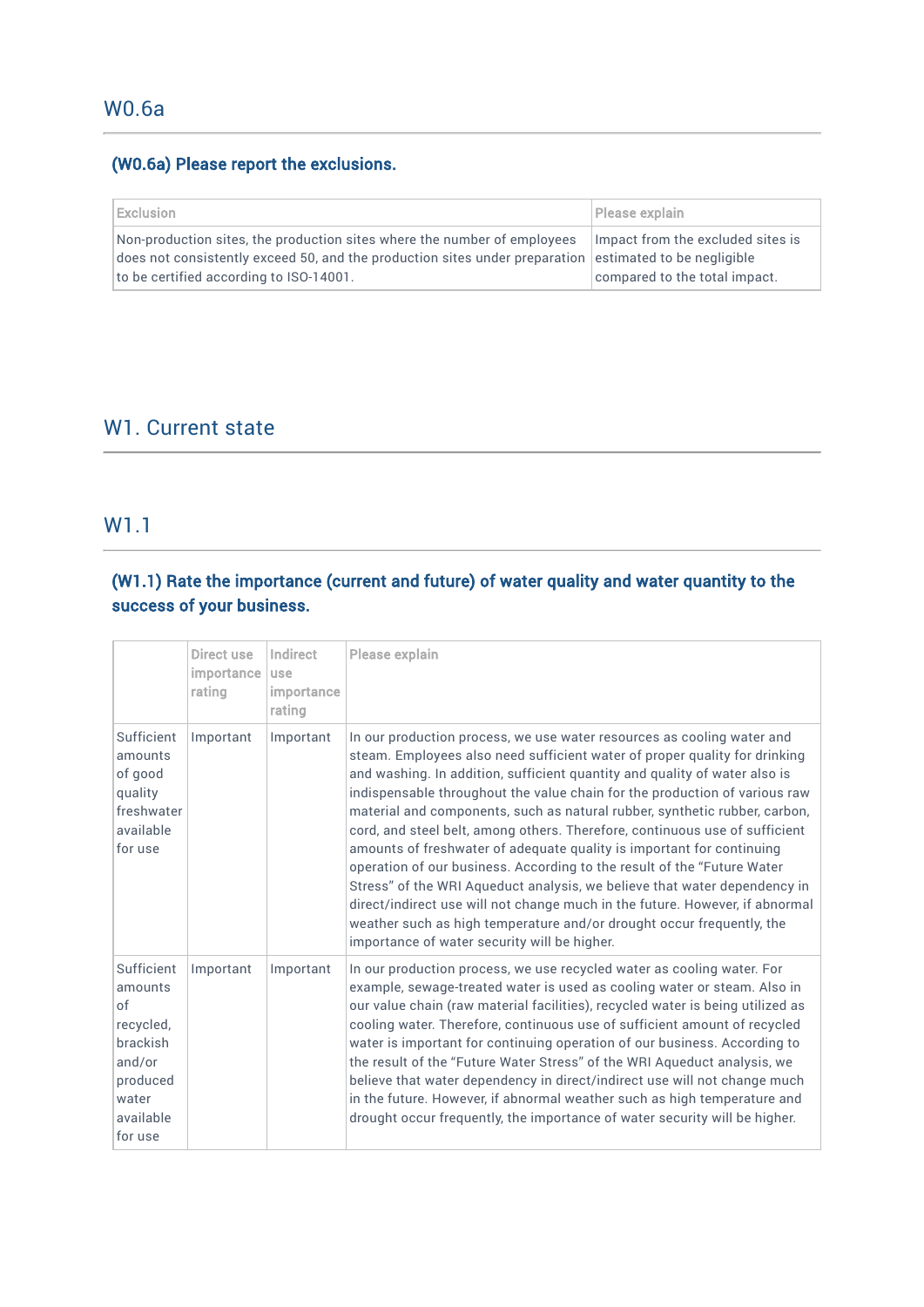# (W1.2) Across all your operations, what proportion of the following water aspects are regularly measured and monitored?

|                                                                                                      | % of                                | Please explain                                                                                                                                                                                                                                                                                                                                                                                                                                                                                                                                                                                                                                                                                                                                                                                                |
|------------------------------------------------------------------------------------------------------|-------------------------------------|---------------------------------------------------------------------------------------------------------------------------------------------------------------------------------------------------------------------------------------------------------------------------------------------------------------------------------------------------------------------------------------------------------------------------------------------------------------------------------------------------------------------------------------------------------------------------------------------------------------------------------------------------------------------------------------------------------------------------------------------------------------------------------------------------------------|
| Water<br>withdrawals $-$<br>total volumes                                                            | sites/facilities/operations<br>100% | We monitor water withdrawal volume by water source at all our<br>facilities on a monthly basis. For our company, "facilities" refers to<br>our production sites certified according to ISO-14001 and with more<br>than 50 employees.                                                                                                                                                                                                                                                                                                                                                                                                                                                                                                                                                                          |
| Water<br>withdrawals $-$<br>volumes from<br>water stressed<br>areas                                  | 100%                                | We consider our water risk with the measure classified into five<br>levels from Level 1: Low risk to Level 5: Extremely high risk based on<br>WRI Aqueduct analysis. We perform analysis on all facilities using<br>WRI Aqueduct once every year. According to the latest Aqueduct<br>analysis, there were no sites corresponding to Level 5. This means it<br>is 100% confirmed that the water withdrawals from the stressed<br>area is zero. For our company, "facilities" refers to our production<br>sites certified according to ISO-14001 and with more than 50<br>employees.                                                                                                                                                                                                                           |
| Water<br>withdrawals $-$<br>volumes by<br>source                                                     | 100%                                | We monitor water withdrawal volume by water source at all our<br>facilities on a monthly basis. For our company, "facilities" refers to<br>our production sites certified according to ISO-14001 and with more<br>than 50 employees.                                                                                                                                                                                                                                                                                                                                                                                                                                                                                                                                                                          |
| Produced water<br>associated with<br>your metals &<br>mining sector<br>activities - total<br>volumes | <not applicable=""></not>           | <not applicable=""></not>                                                                                                                                                                                                                                                                                                                                                                                                                                                                                                                                                                                                                                                                                                                                                                                     |
| Produced water<br>associated with<br>your oil & gas<br>sector activities<br>- total volumes          | <not applicable=""></not>           | <not applicable=""></not>                                                                                                                                                                                                                                                                                                                                                                                                                                                                                                                                                                                                                                                                                                                                                                                     |
| Water<br>withdrawals<br>quality                                                                      | 76-99                               | In our production process, we use water resources as cooling water<br>and steam, not as a direct material. Therefore, some facilities do not<br>regularly measure and monitor by themselves. However, at the<br>beginning of the supply, we confirmed that it meets our group's<br>requested level, then the suppliers are monitoring it. In that sense,<br>we believe that most of all our facilities are measuring and<br>monitoring water quality periodically (mostly, on a monthly basis),<br>so we respond to the left column based on that idea. Since the rate<br>includes estimated values, we did not select 100% for "% of<br>facilities" in the left column. For our company, "facilities" refers to<br>our production sites certified according to ISO-14001 and with more<br>than 50 employees. |
| Water<br>$discharges -$<br>total volumes                                                             | 76-99                               | Because our finished products (tires, etc.) contain almost no water,<br>we discharge most all of the water we withdraw. Based on the<br>monthly water discharge data of our major facilities, we estimate<br>the total volume of water discharges at all our facilities and are<br>working to understand that impact. Since the rate includes<br>estimated values, we did not select 100% for "% of facilities" in the<br>left column. For our company, "facilities" refers to our production<br>sites certified according to ISO-14001 and with more than 50<br>employees.                                                                                                                                                                                                                                   |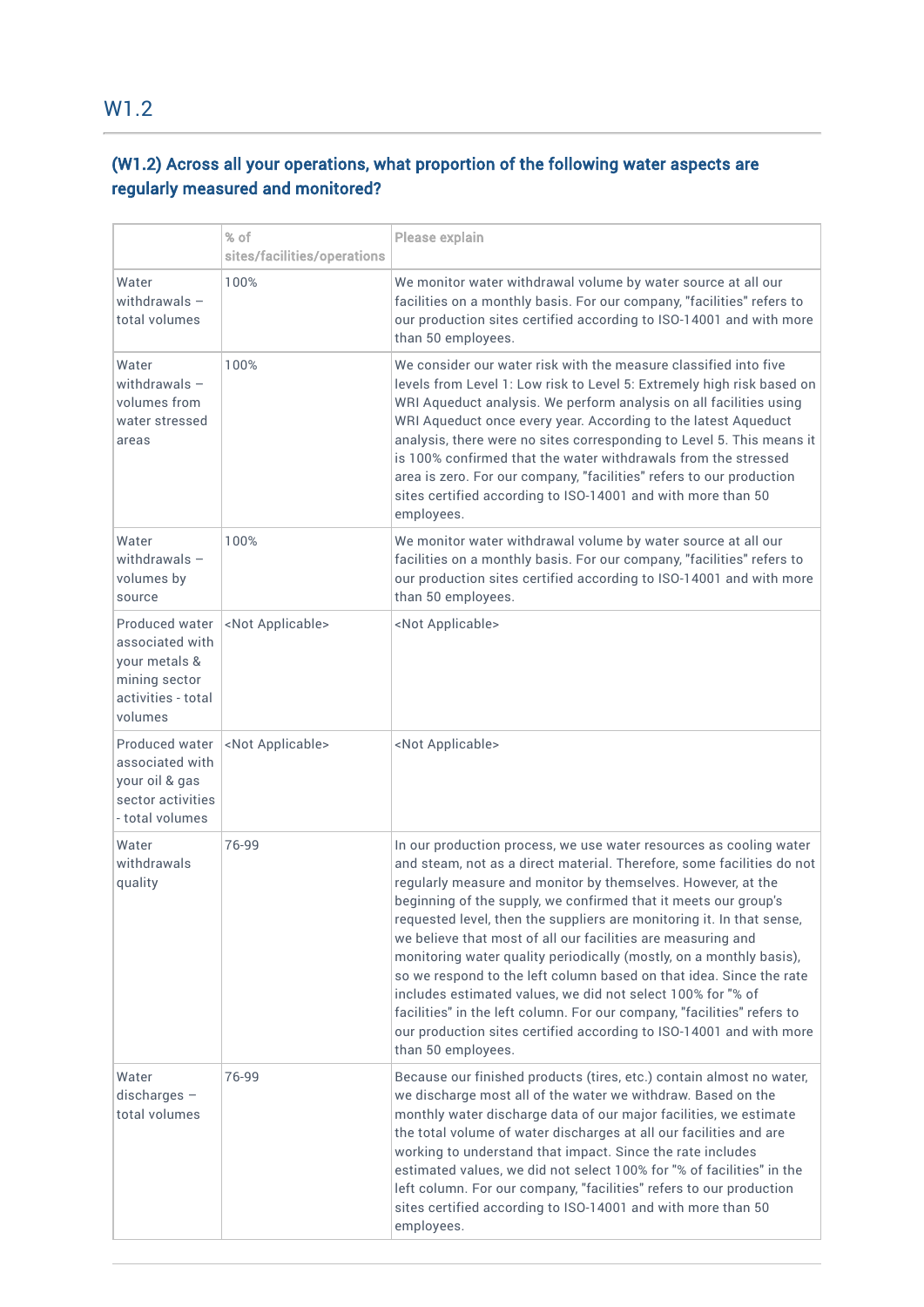|                                                                              | % of<br>sites/facilities/operations | Please explain                                                                                                                                                                                                                                                                                                                                                                                                                                                                                                                                                                                                                                                                                                                                                                                                                                                                  |
|------------------------------------------------------------------------------|-------------------------------------|---------------------------------------------------------------------------------------------------------------------------------------------------------------------------------------------------------------------------------------------------------------------------------------------------------------------------------------------------------------------------------------------------------------------------------------------------------------------------------------------------------------------------------------------------------------------------------------------------------------------------------------------------------------------------------------------------------------------------------------------------------------------------------------------------------------------------------------------------------------------------------|
| Water<br>discharges -<br>volumes by<br>destination                           | 76-99                               | Because our finished products (tires, etc.) contain almost no water,<br>we discharge most all of the water we withdraw. Based on the<br>monthly water discharge data of our major facilities, we estimate<br>the water discharges (volumes by destination) at all our facilities<br>and are working to understand that impact. Since the rate includes<br>estimated values, we did not select 100% for "% of facilities" in the<br>left column. For our company, "facilities" refers to our production<br>sites certified according to ISO-14001 and with more than 50<br>employees.                                                                                                                                                                                                                                                                                            |
| Water<br>$discharges -$<br>volumes by<br>treatment<br>method                 | 76-99                               | Because our finished products (tires, etc.) contain almost no water,<br>we discharge most all of the water we withdraw. Based on the<br>monthly water discharge data of our major facilities, we estimate<br>the water discharges (volumes by treatment method) at all our<br>facilities and are working to understand that impact. Since the rate<br>includes estimated values, we did not select 100% for "% of<br>facilities" in the left column. For our company, "facilities" refers to<br>our production sites certified according to ISO-14001 and with more<br>than 50 employees.                                                                                                                                                                                                                                                                                       |
| Water discharge 100%<br>$quality - by$<br>standard<br>effluent<br>parameters |                                     | We monitor water discharge quality at all of our facilities<br>periodically (mostly on a monthly basis). Our facilities have<br>implemented water effluent standards of their own that meet or<br>tighten applicable government standards, and endeavor not to<br>exceed government-established limits. For our company, "facilities"<br>refers to our production sites certified according to ISO-14001 and<br>with more than 50 employees.                                                                                                                                                                                                                                                                                                                                                                                                                                    |
| Water discharge 26-50<br>quality $-$<br>temperature                          |                                     | We measure and manage the water discharge temperature<br>periodically (mostly on a monthly basis), based on the standards of<br>the countries and regions where the facilities are located. In areas<br>where administrative agencies judge that it is unnecessary to<br>measure water discharge quality temperature, some facilities do not<br>water discharge temperature. For our company, "facilities" refers to<br>our production sites certified according to ISO-14001 and with more<br>than 50 employees.                                                                                                                                                                                                                                                                                                                                                               |
| Water<br>$consumption -$<br>total volume                                     | 76-99                               | Because our finished products contain almost no water, we<br>discharge most all of the water we withdraw. Therefore, we place<br>relatively low priority on the volume of water we consume, and<br>consequently do not yet have a comprehensive grasp of the total<br>volume of water consumption by all of our facilities. Accordingly, we<br>regard the difference between the volume of water withdrawals and<br>the volume of water discharges as our water consumption at<br>present. Based on the above data, we estimate the water<br>consumption at all our facilities yearly and are working to grasp the<br>impact. Since the rate includes estimated values, we did not select<br>100% for "% of facilities", the left column. For our company,<br>"facilities" refers to our production sites certified according to ISO-<br>14001 and with more than 50 employees. |
| Water<br>recycled/reused                                                     | 76-99                               | Based on the monthly water recycled/reused data of our major<br>facilities, we estimate the water recycled/reused volumes at all our<br>facilities and are working to understand that impact. Since the rate<br>includes estimated values, we did not select 100% for "% of<br>facilities", the left column. For our company, "facilities" refers to our<br>production sites certified according to ISO-14001 and with more<br>than 50 employees.                                                                                                                                                                                                                                                                                                                                                                                                                               |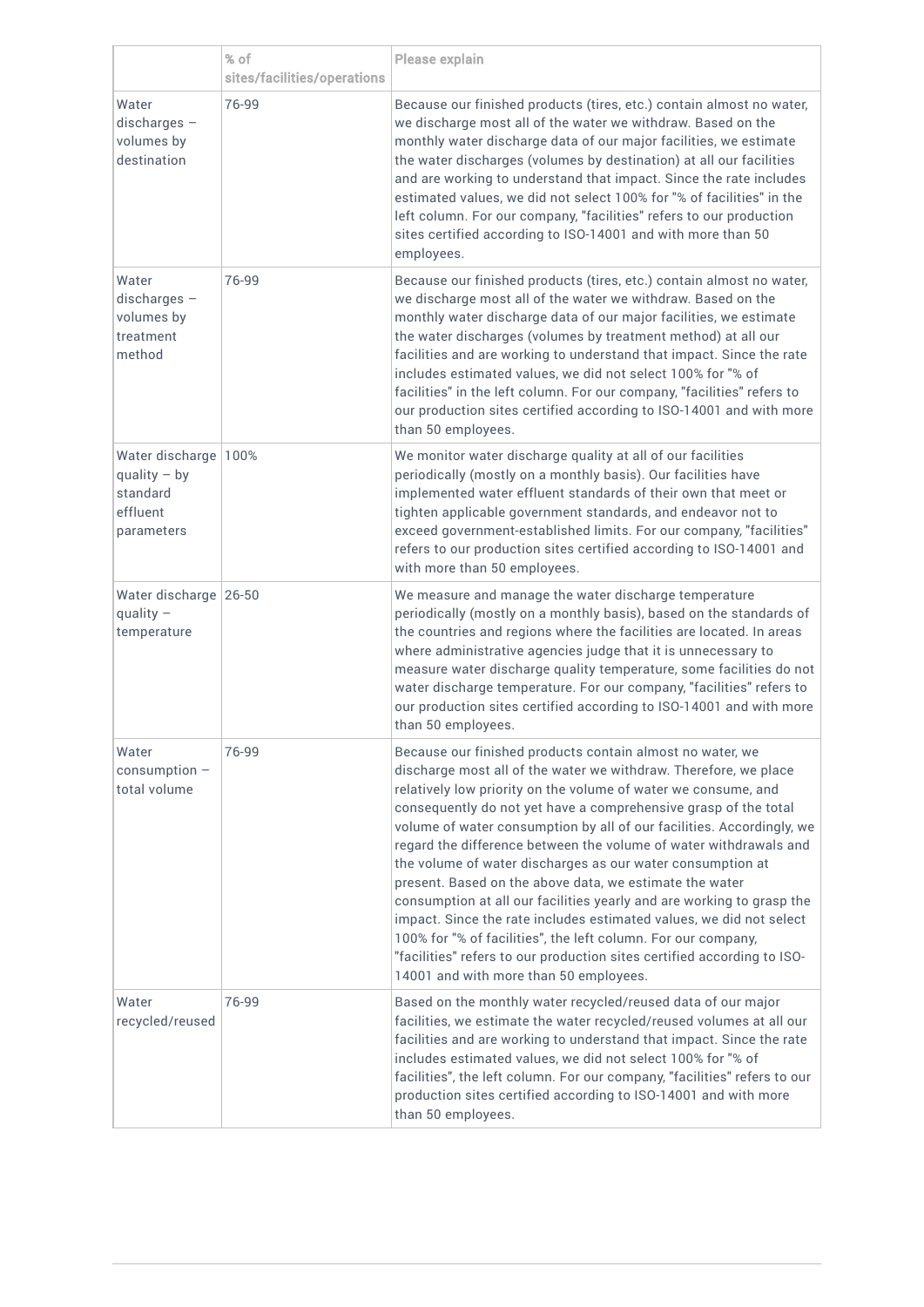|                                                                                                             | $%$ of<br>sites/facilities/operations | Please explain                                                                                                                                                                                                                                                                                                                                                                                                                                                                                                                                 |
|-------------------------------------------------------------------------------------------------------------|---------------------------------------|------------------------------------------------------------------------------------------------------------------------------------------------------------------------------------------------------------------------------------------------------------------------------------------------------------------------------------------------------------------------------------------------------------------------------------------------------------------------------------------------------------------------------------------------|
| The provision of 100%<br>fully-<br>functioning,<br>safely managed<br><b>WASH</b> services<br>to all workers |                                       | During the design phase for new facilities, we specify that attention<br>be given to adequate employee dining and sanitary equipment that<br>reflect the local jurisdiction's standards. In addition, we regularly<br>conduct water quality inspection as necessary according to regional<br>standards. Accordingly, we provide WASH services to employees at<br>all our production facilities worldwide. For our company, "facilities"<br>refers to our production sites certified according to ISO-14001 and<br>with more than 50 employees. |

### W1.2b

# (W1.2b) What are the total volumes of water withdrawn, discharged, and consumed across all your operations, and how do these volumes compare to the previous reporting year?

|                      | Volume<br>(megaliters/year) | with<br>previous<br>reporting<br>year | Comparison   Please explain                                                                                                                                                                                                                                                                                                                                                                                                                                                                                                                                                      |
|----------------------|-----------------------------|---------------------------------------|----------------------------------------------------------------------------------------------------------------------------------------------------------------------------------------------------------------------------------------------------------------------------------------------------------------------------------------------------------------------------------------------------------------------------------------------------------------------------------------------------------------------------------------------------------------------------------|
| Total<br>withdrawals | 71519.1                     | About the<br>same                     | Due to efforts to reduce water intake, the value fell 0.7% from the<br>previous year. In the future, no major change is expected (About<br>the same). Since it is expected that the water withdrawals will<br>increase due to the increase in production volume, we promote<br>reduction of water withdrawals. Our company-specific explanation<br>for these thresholds is below. - Much lower: Less than 49% - Lower:<br>50% - 85% - About the same: 85% - 115% - Higher: 115% - 150% -<br>Much higher: More than 150%                                                          |
| Total<br>discharges  | 55728.1                     | About the<br>same                     | We calculate the total discharges from all facilities by estimating<br>some of the facilities that do not measure the water discharge<br>volume. In the future, no major change is expected (About the<br>same). Since it is expected that the water discharges will increase<br>due to the increase in production volume, we promote reduction of<br>water discharges. Our company-specific explanation for these<br>thresholds is below. - Much lower: Less than 49% - Lower: 50% -<br>85% - About the same: 85% - 115% - Higher: 115% - 150% - Much<br>higher: More than 150% |
| Total<br>consumption | 15791                       | About the<br>same                     | There was no major change from the previous year. In the future,<br>no major change is expected (About the same). Since it is<br>expected that the water consumption will increase due to the<br>increase in production volume, we promote improvement of water<br>efficiency. Our company-specific explanation for these thresholds<br>is below. - Much lower: Less than 49% - Lower: 50% - 85% - About<br>the same: 85% - 115% - Higher: 115% - 150% - Much higher: More<br>than 150%                                                                                          |

# W1.2d

(W1.2d) Provide the proportion of your total withdrawals sourced from water stressed areas.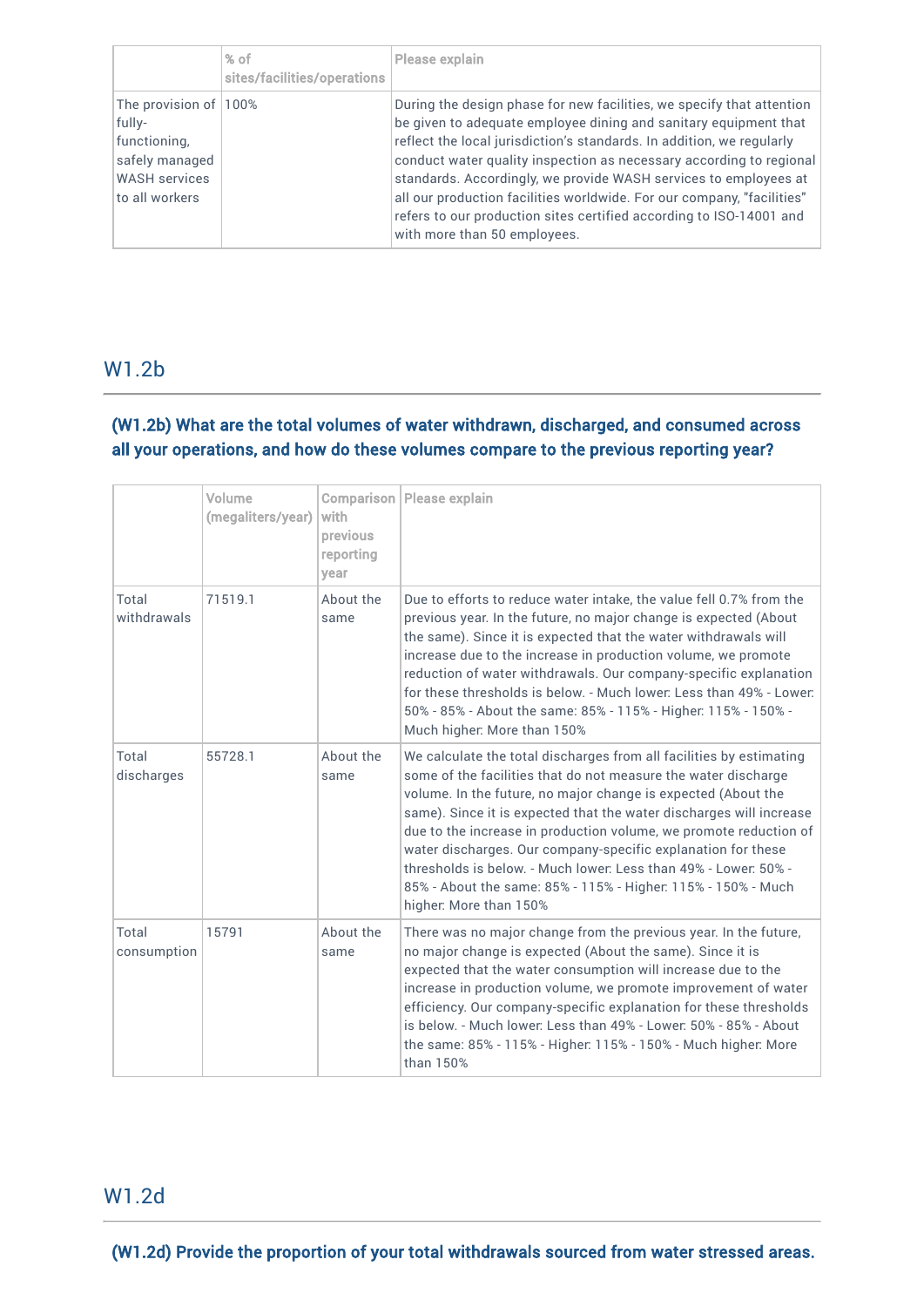|        | %<br>withdrawn I with<br>from<br>stressed<br>areas | previous<br>reporting<br>year | tool            | <b>Comparison   Identification   Please explain</b>                                                                                                                                                                                                                                                                                                                                                                                                                                                                                                                                                                                                                                                                               |
|--------|----------------------------------------------------|-------------------------------|-----------------|-----------------------------------------------------------------------------------------------------------------------------------------------------------------------------------------------------------------------------------------------------------------------------------------------------------------------------------------------------------------------------------------------------------------------------------------------------------------------------------------------------------------------------------------------------------------------------------------------------------------------------------------------------------------------------------------------------------------------------------|
| Row 10 |                                                    | About the<br>same             | WRI<br>Aqueduct | We consider our water risk with the measure classified into five<br>levels from Level 1: Low risk to Level 5: Extremely high risk based<br>on WRI Aqueduct analysis. We perform analysis on all facilities<br>using WRI Aqueduct once every year. According to the latest<br>Aqueduct analysis, there were no sites corresponding to Level 5.<br>This means it is 100% confirmed that the water withdrawals from<br>the stressed area is zero. The reason for choosing WRI Aqueduct<br>as an analysis tool is introduced as a useful tool in the "Technical<br>Supplement: The Use of Scenario Analysis in Disclosure of Climate-<br>Related Risks and Opportunities" published by TCFD and enables to<br>map future water risks. |

# W1.2h

# (W1.2h) Provide total water withdrawal data by source.

|                                                                                                    | Relevance I | Volume<br>(megaliters/year) | with<br>previous<br>reporting<br>year | <b>Comparison   Please explain</b>                                                                                                                                                                                                                                                                                                                                                                                                                                                                                                                                                                                                                                                                                                                                                                                                                                                                                                                                            |
|----------------------------------------------------------------------------------------------------|-------------|-----------------------------|---------------------------------------|-------------------------------------------------------------------------------------------------------------------------------------------------------------------------------------------------------------------------------------------------------------------------------------------------------------------------------------------------------------------------------------------------------------------------------------------------------------------------------------------------------------------------------------------------------------------------------------------------------------------------------------------------------------------------------------------------------------------------------------------------------------------------------------------------------------------------------------------------------------------------------------------------------------------------------------------------------------------------------|
| Fresh surface<br>water, including<br>rainwater.<br>water from<br>wetlands.<br>rivers, and<br>lakes | Relevant    | 5019.9                      | About the<br>same                     | Since we use water resources as cooling water and<br>steam in our production process, we select<br>"Relevant". This volume is composed of river water<br>and rainwater, and almost all is the amount of river<br>water. It is sourced from direct measurement. River<br>water withdrawal volume was increased by 2.1%<br>compared with the previous year. Rainwater<br>withdrawal volume may vary depending on the<br>weather of the year, but the proportion of rainwater<br>to the total water usage is very small (0.3% in 2017).<br>In the future, no major change is expected (About<br>the same). Since it is expected that the water<br>withdrawal will increase due to the increase in<br>production volume, we promote reduction of water<br>withdrawal. Our company-specific explanation for<br>these thresholds is below. - Much lower: Less than<br>49% - Lower: 50% - 85% - About the same: 85% -<br>115% - Higher: 115% - 150% - Much higher: More<br>than 150% |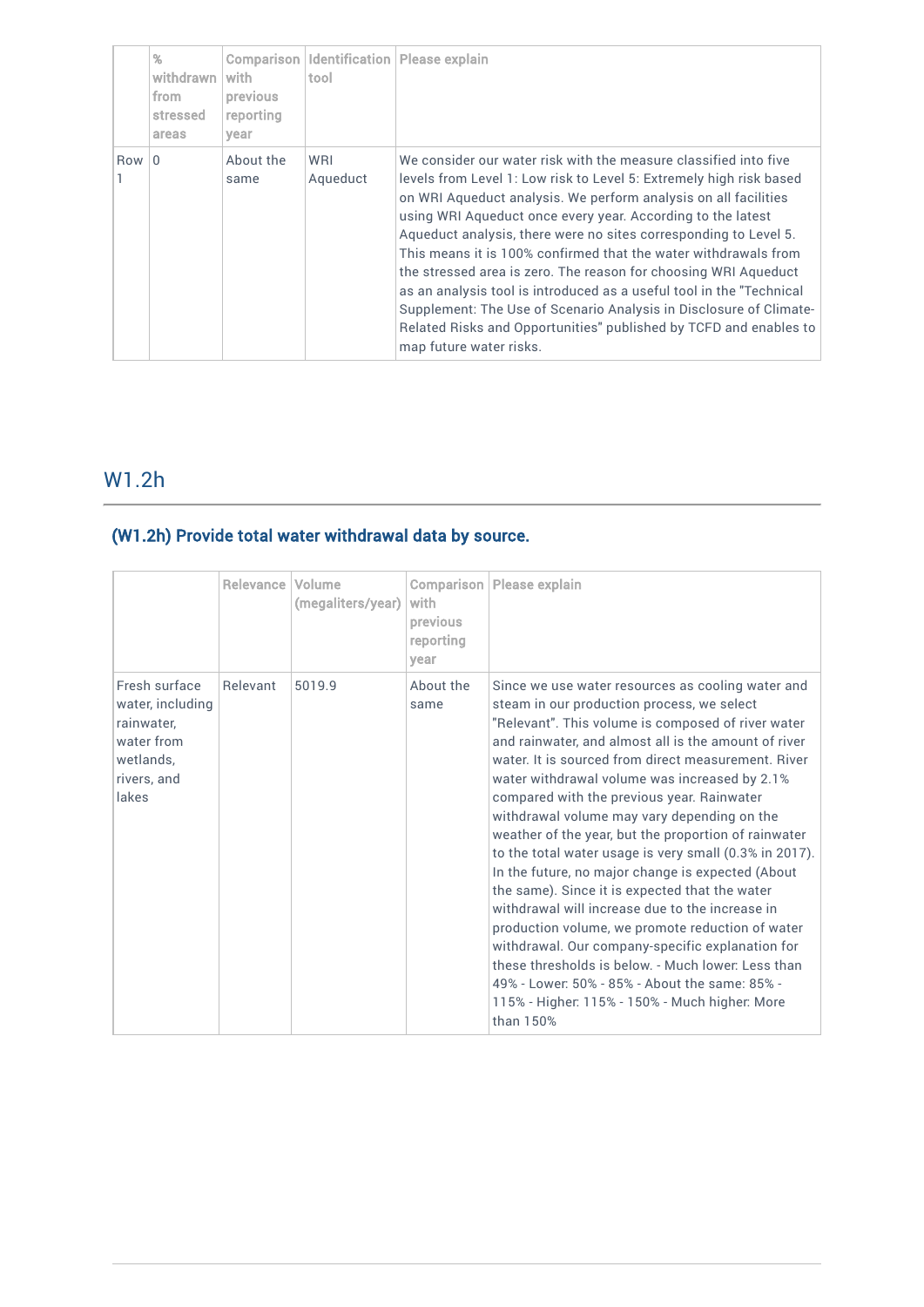|                                              | <b>Relevance   Volume</b> | (megaliters/year)         | with<br>previous<br>reporting<br>year | Comparison   Please explain                                                                                                                                                                                                                                                                                                                                                                                                                                                                                                                                                                                                                                                                                                                                                                |
|----------------------------------------------|---------------------------|---------------------------|---------------------------------------|--------------------------------------------------------------------------------------------------------------------------------------------------------------------------------------------------------------------------------------------------------------------------------------------------------------------------------------------------------------------------------------------------------------------------------------------------------------------------------------------------------------------------------------------------------------------------------------------------------------------------------------------------------------------------------------------------------------------------------------------------------------------------------------------|
| <b>Brackish</b><br>surface<br>water/seawater | Relevant                  | 35205.6                   | About the<br>same                     | Since we use water resources as cooling water and<br>steam in our production process, we select<br>"Relevant". This volume is sourced from direct<br>measurement. Brackish surface water/seawater<br>withdrawal volume was decreased by 1.4%<br>compared with the previous year. In the future, no<br>major change is expected (About the same). Since it<br>is expected that the water withdrawal will increase<br>due to the increase in production volume, we<br>promote reduction of water withdrawal. Our<br>company-specific explanation for these thresholds<br>is below. - Much lower: Less than 49% - Lower: 50% -<br>85% - About the same: 85% - 115% - Higher: 115% -<br>150% - Much higher: More than 150%                                                                     |
| Groundwater -<br>renewable                   | Relevant                  | 11785.1                   | About the<br>same                     | Since we use water resources as cooling water and<br>steam in our production process, we select<br>"Relevant". This volume is sourced from direct<br>measurement. Ground water withdrawal volume was<br>increased by 1.4% compared with the previous year.<br>In the future, no major change is expected (About<br>the same). Since it is expected that the water<br>withdrawal will increase due to the increase in<br>production volume, but we promote reduction of<br>water withdrawal. Our company-specific explanation<br>for these thresholds is below. - Much lower: Less<br>than 49% - Lower: 50% - 85% - About the same: 85% -<br>115% - Higher: 115% - 150% - Much higher: More<br>than 150%                                                                                    |
| Groundwater -<br>non-renewable               | Not<br>relevant           | <not applicable=""></not> | <not<br>Applicable&gt;</not<br>       | We do not use deep groundwater. We are unlikely to<br>use deep groundwater in the future.                                                                                                                                                                                                                                                                                                                                                                                                                                                                                                                                                                                                                                                                                                  |
| Produced water   Relevant                    |                           | 18448.1                   | About the<br>same                     | Since we use water resources as cooling water and<br>steam in our production process, we select<br>"Relevant". This item contains the amount of tap<br>water, industrial water, steam purchased. This<br>volume is sourced from direct measurement.<br>Produced water withdrawal volume was decreased<br>by 5.6% compared with the previous year. In the<br>future, no major change is expected (About the<br>same). Since it is expected that the water<br>withdrawal will increase due to the increase in<br>production volume, we promote reduction of water<br>withdrawal. Our company-specific explanation for<br>these thresholds is below. - Much lower: Less than<br>49% - Lower: 50% - 85% - About the same: 85% -<br>115% - Higher: 115% - 150% - Much higher: More<br>than 150% |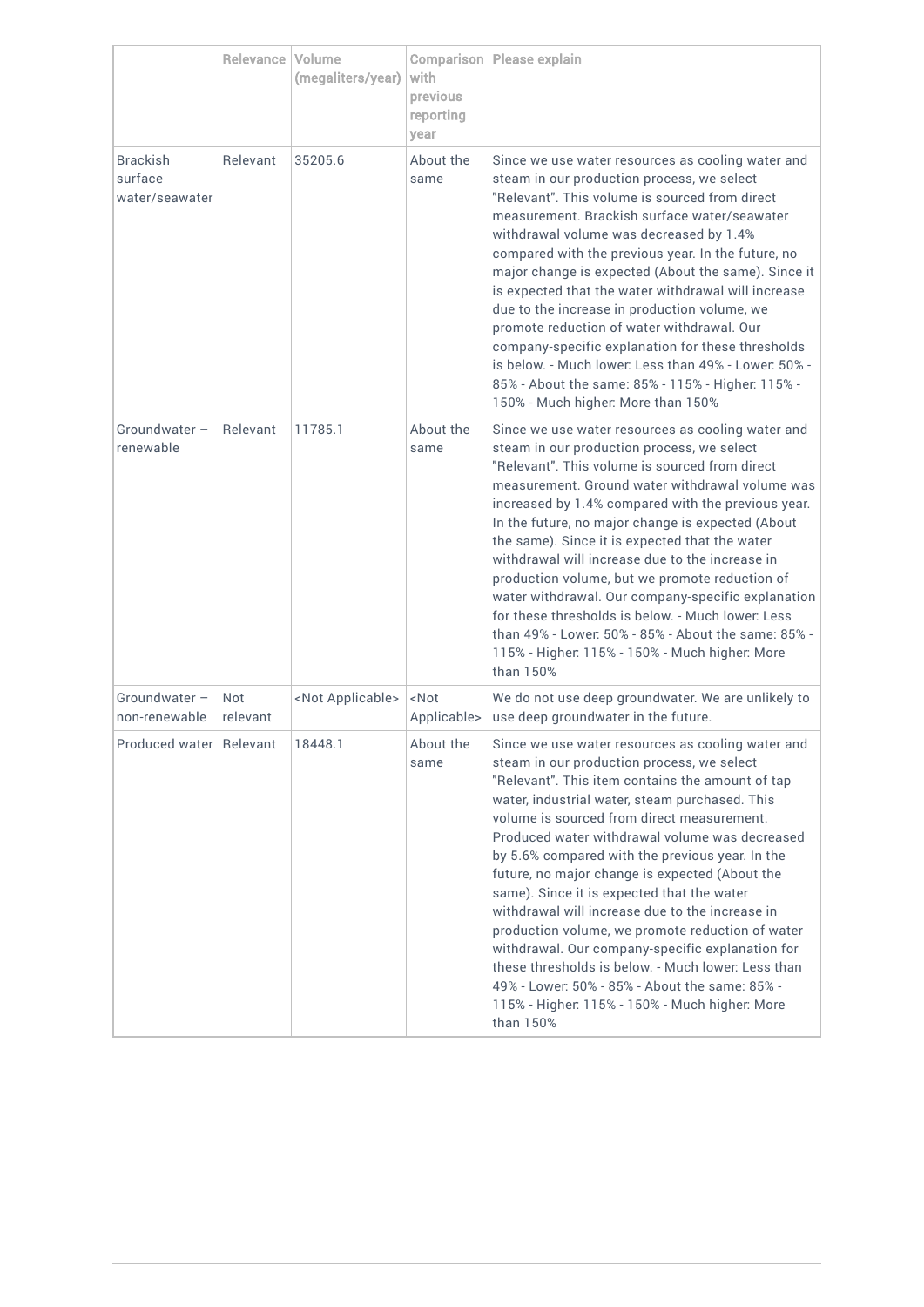|                        | Relevance I | Volume<br>(megaliters/year) | with<br>previous<br>reporting<br>year | <b>Comparison   Please explain</b>                                                                                                                                                                                                                                                                                                                                                                                                                                                                                                                                                                                                                                                                                                                                                                                                                    |
|------------------------|-------------|-----------------------------|---------------------------------------|-------------------------------------------------------------------------------------------------------------------------------------------------------------------------------------------------------------------------------------------------------------------------------------------------------------------------------------------------------------------------------------------------------------------------------------------------------------------------------------------------------------------------------------------------------------------------------------------------------------------------------------------------------------------------------------------------------------------------------------------------------------------------------------------------------------------------------------------------------|
| Third party<br>sources | Relevant    | 1060.4                      | Much<br>higher                        | Since we use water resources as cooling water and<br>steam in our production process, we select<br>"Relevant". This item contains the amount of<br>recycled water that used and recycled by external<br>third parties (Not a municipal supplier). This volume<br>is sourced from direct measurement. Third party<br>sourced withdrawal volume was increased by 3.2<br>times compared with the previous year. In the<br>future, no major change is expected (About the<br>same). Since it is expected that the water<br>withdrawal will increase due to the increase in<br>production volume, we promote reduction of water<br>withdrawal. Our company-specific explanation for<br>these thresholds is below. - Much lower: Less than<br>49% - Lower: 50% - 85% - About the same: 85% -<br>115% - Higher: 115% - 150% - Much higher: More<br>than 150% |

# W1.2i

# (W1.2i) Provide total water discharge data by destination.

|                        | Relevance | Volume<br>(megaliters/year) | with<br>previous<br>reporting<br>year | <b>Comparison   Please explain</b>                                                                                                                                                                                                                                                                                                                                                                                                                                                                                                                                                                                                                                                                                                                                                                                                                                                                                                        |
|------------------------|-----------|-----------------------------|---------------------------------------|-------------------------------------------------------------------------------------------------------------------------------------------------------------------------------------------------------------------------------------------------------------------------------------------------------------------------------------------------------------------------------------------------------------------------------------------------------------------------------------------------------------------------------------------------------------------------------------------------------------------------------------------------------------------------------------------------------------------------------------------------------------------------------------------------------------------------------------------------------------------------------------------------------------------------------------------|
| Fresh surface<br>water | Relevant  | 13031.1                     | About the<br>same                     | If a facility is adjacent to a river, it drains the<br>wastewater to a river after meeting the wastewater<br>standards. Therefore, we think that selecting<br>"Relevant" is appropriate. Based on the monthly<br>water discharge data of our major facilities, we<br>estimate the volume of water discharges at all our<br>facilities and are working to understand that impact.<br>The volume of water discharge to fresh surface<br>water was increased by 3.7% compared with the<br>previous year. In the future, no major change is<br>expected (About the same). Since it is expected that<br>the water discharge will increase due to the<br>increase in production volume, we promote<br>reduction of water discharge. Our company-specific<br>explanation for these thresholds is below. - Much<br>lower: Less than 49% - Lower: 50% - 85% - About the<br>same: 85% - 115% - Higher: 115% - 150% - Much<br>higher: More than 150% |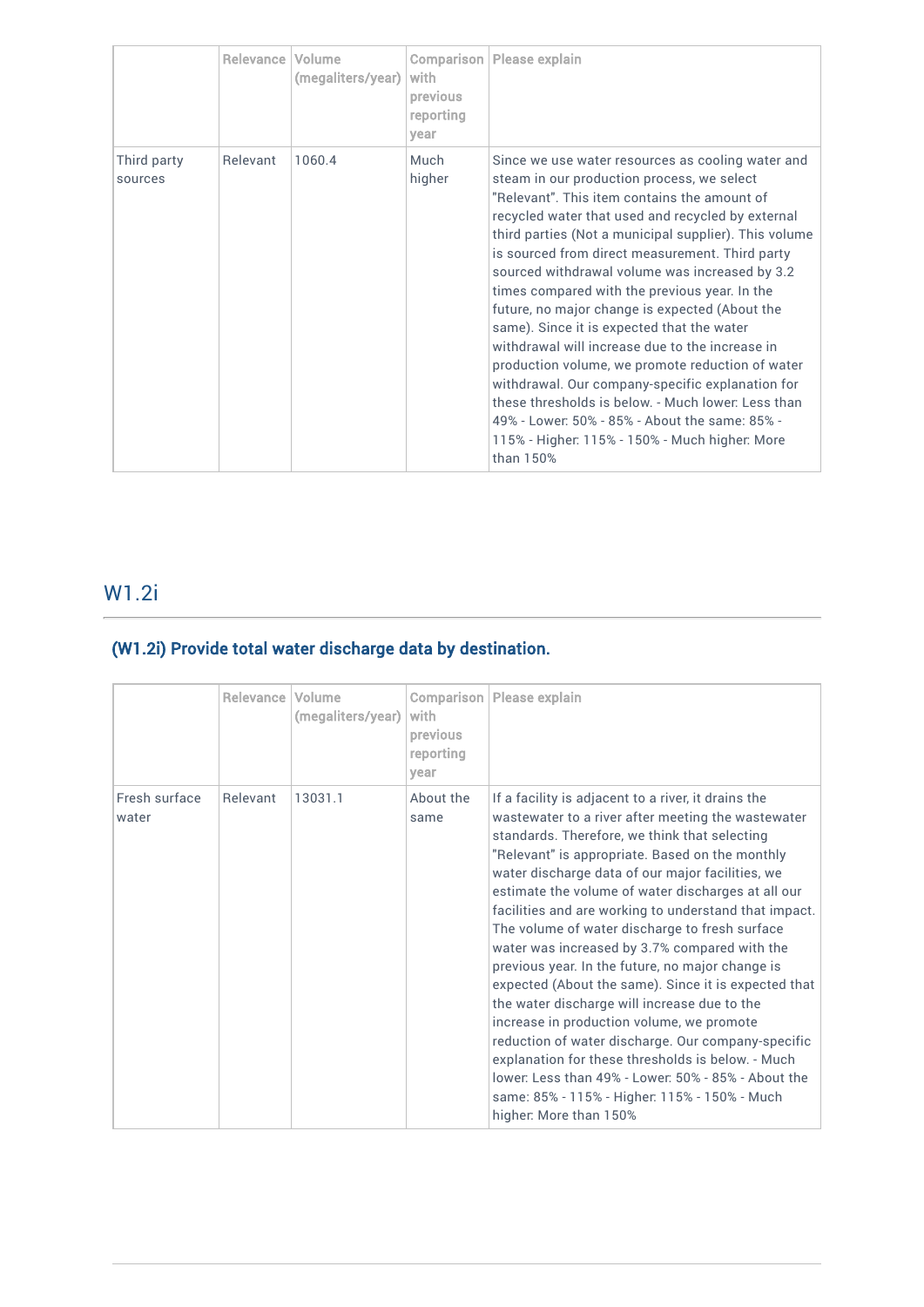|                                              | <b>Relevance   Volume</b> | (megaliters/year)         | with<br>previous<br>reporting<br>year | Comparison   Please explain                                                                                                                                                                                                                                                                                                                                                                                                                                                                                                                                                                                                                                                                                                                                                                                                                                                                                                                                                                                                                                                   |
|----------------------------------------------|---------------------------|---------------------------|---------------------------------------|-------------------------------------------------------------------------------------------------------------------------------------------------------------------------------------------------------------------------------------------------------------------------------------------------------------------------------------------------------------------------------------------------------------------------------------------------------------------------------------------------------------------------------------------------------------------------------------------------------------------------------------------------------------------------------------------------------------------------------------------------------------------------------------------------------------------------------------------------------------------------------------------------------------------------------------------------------------------------------------------------------------------------------------------------------------------------------|
| <b>Brackish</b><br>surface<br>water/seawater | Relevant                  | 37070.5                   | About the<br>same                     | If a facility is adjacent to a sea, it drains the<br>wastewater to a sea after meeting the wastewater<br>standards. Therefore, we think that selecting<br>"Relevant" is appropriate. The volume of water<br>discharge to seawater is sourced from direct<br>measurement. It was decreased by 1.6% compared<br>with the previous year. In the future, no major<br>change is expected (About the same). Since it is<br>expected that the water discharge will increase due<br>to the increase in production volume, we promote<br>reduction of water discharge. Our company-specific<br>explanation for these thresholds is below. - Much<br>lower: Less than 49% - Lower: 50% - 85% - About the<br>same: 85% - 115% - Higher: 115% - 150% - Much<br>higher: More than 150%                                                                                                                                                                                                                                                                                                     |
| Groundwater                                  | Not<br>relevant           | <not applicable=""></not> | <not<br>Applicable&gt;</not<br>       | Since we do not send wastewater to groundwater,<br>we chose "Not relevant".                                                                                                                                                                                                                                                                                                                                                                                                                                                                                                                                                                                                                                                                                                                                                                                                                                                                                                                                                                                                   |
| Third-party<br>destinations                  | Relevant                  | 5626.5                    | About the<br>same                     | When a facility is located in the inland area, it drains<br>the wastewater to a third-party's wastewater<br>treatment facility after meeting the wastewater<br>standards. Therefore, we think that selecting<br>"Relevant" is appropriate. Based on the monthly<br>water discharge data of our major facilities, we<br>estimate the volume of water discharges at all our<br>facilities. The volume was increased by 3.8%<br>compared with the previous year. In the future, no<br>major change is expected (About the same). Since it<br>is expected that the water discharge will increase<br>due to the increase in production volume, we<br>promote reduction of water discharge. This water<br>discharge is not used by a third-party directly, but is<br>appropriately purified by a third-party (e.g.<br>municipal/industrial wastewater treatment plant.).<br>Our company-specific explanation for these<br>thresholds is below. - Much lower: Less than 49% -<br>Lower: 50% - 85% - About the same: 85% - 115% -<br>Higher: 115% - 150% - Much higher: More than 150 |

# W1.2j

# (W1.2j) What proportion of your total water use do you recycle or reuse?

| %             |           | Comparison   Please explain |
|---------------|-----------|-----------------------------|
| recycled with |           |                             |
| and           | previous  |                             |
| reused        | reporting |                             |
|               | year      |                             |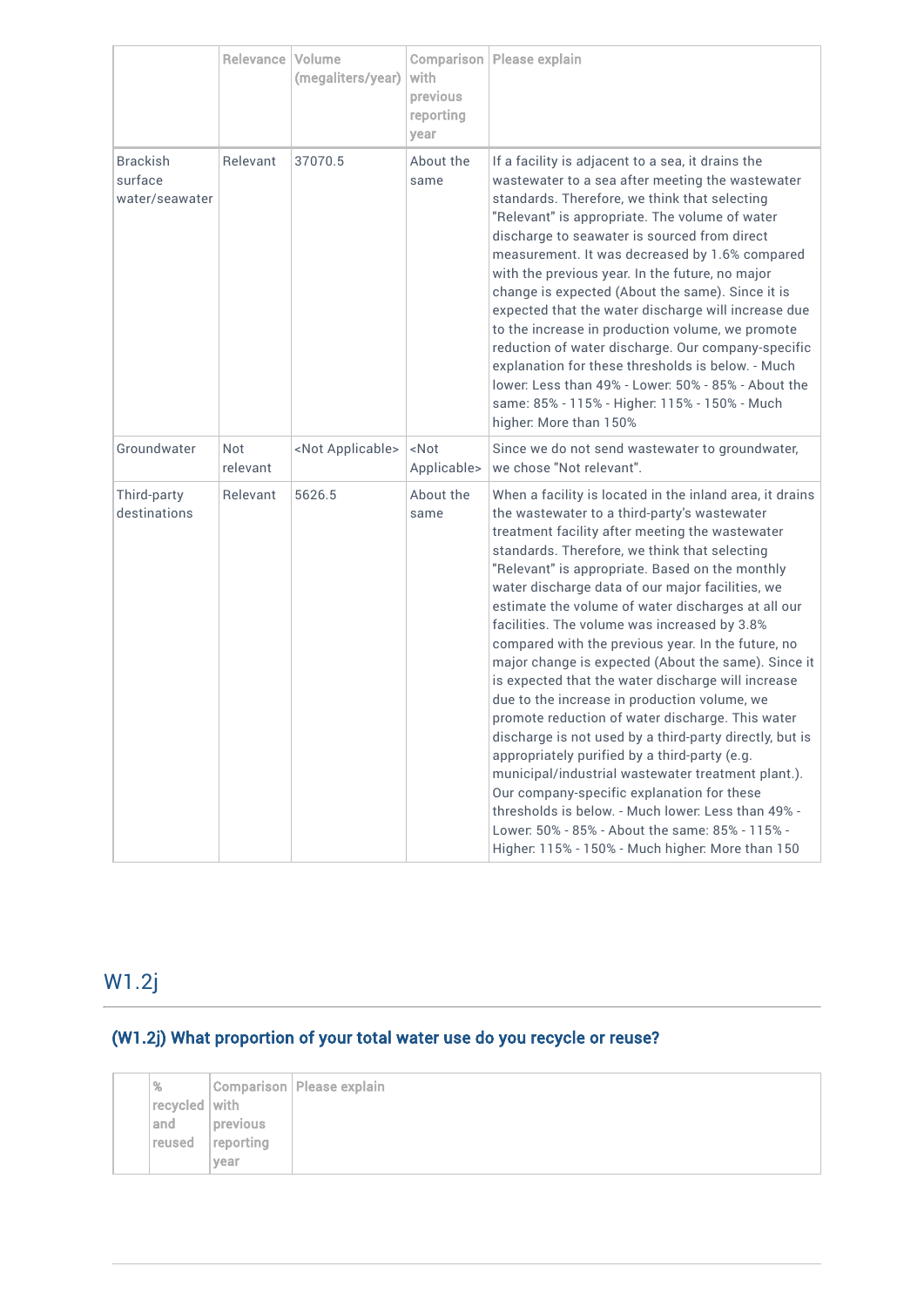| %<br>recycled<br>and<br>reused | with<br>previous<br>reporting<br>year | <b>Comparison   Please explain</b>                                                                                                                                                                                                                                                                                                                                                                                                                                                                                                                                                                                                                                                                                                                                                                                                                                                                                                                                                                                                                                                                                                                                 |
|--------------------------------|---------------------------------------|--------------------------------------------------------------------------------------------------------------------------------------------------------------------------------------------------------------------------------------------------------------------------------------------------------------------------------------------------------------------------------------------------------------------------------------------------------------------------------------------------------------------------------------------------------------------------------------------------------------------------------------------------------------------------------------------------------------------------------------------------------------------------------------------------------------------------------------------------------------------------------------------------------------------------------------------------------------------------------------------------------------------------------------------------------------------------------------------------------------------------------------------------------------------|
| Row 76-99%                     | About the<br>same                     | We used CDP's definition and calculation method. Based on the monthly water<br>recycled/reused data of our major facilities, we estimate the volume of<br>recycled/reused water at all our facilities. Further treatment of waste water would<br>generate more energy use, emissions, chemical use and air emissions as well as<br>financial cost. Therefore, in promoting the recycle/reuse activities, it is necessary to<br>comprehensively consider the increase of them and the water intake risk (e.g. water<br>shortage, water quality decline) on a case by case basis. Anticipated effects of the<br>recycling/reuse are reduction of freshwater withdrawal, avoidance of drought risk<br>and cost savings depending on the area. In the future, no major change is expected<br>(About the same). An important key to further promoting recycle/reuse activities is<br>how to suppress not only the introduction cost but also the running cost. Our<br>company-specific explanation for these thresholds is below. - Much lower: Less than<br>49% - Lower: 50% - 85% - About the same: 85% - 115% - Higher: 115% - 150% - Much<br>higher: More than 150% |

### W<sub>1</sub> 4

(W1.4) Do you engage with your value chain on water-related issues?

Yes, our suppliers

### W1.4a

(W1.4a) What proportion of suppliers do you request to report on their water use, risks and/or management information and what proportion of your procurement spend does this represent?

Row 1

% of suppliers by number 1-25%

### % of total procurement spend

1-25

### Rationale for this coverage

Our company requests suppliers to identify their water shortage risks and to strive to conserve water withdrawal volumes based on the criteria of its Global Sustainable Procurement Policy. In 2017, we targeted suppliers in Japan where Bridgestone's headquarters is located. The types of data we seek relate primarily to levels of supplier effort in this area. To that end, we ask if suppliers are aware of their water shortage risk, have implemented measures to address that risk, and have established targets for the reduction of water withdrawal volumes. We utilize the data they provide to measure the level of risk relative to water procurement volume. We hold training sessions for those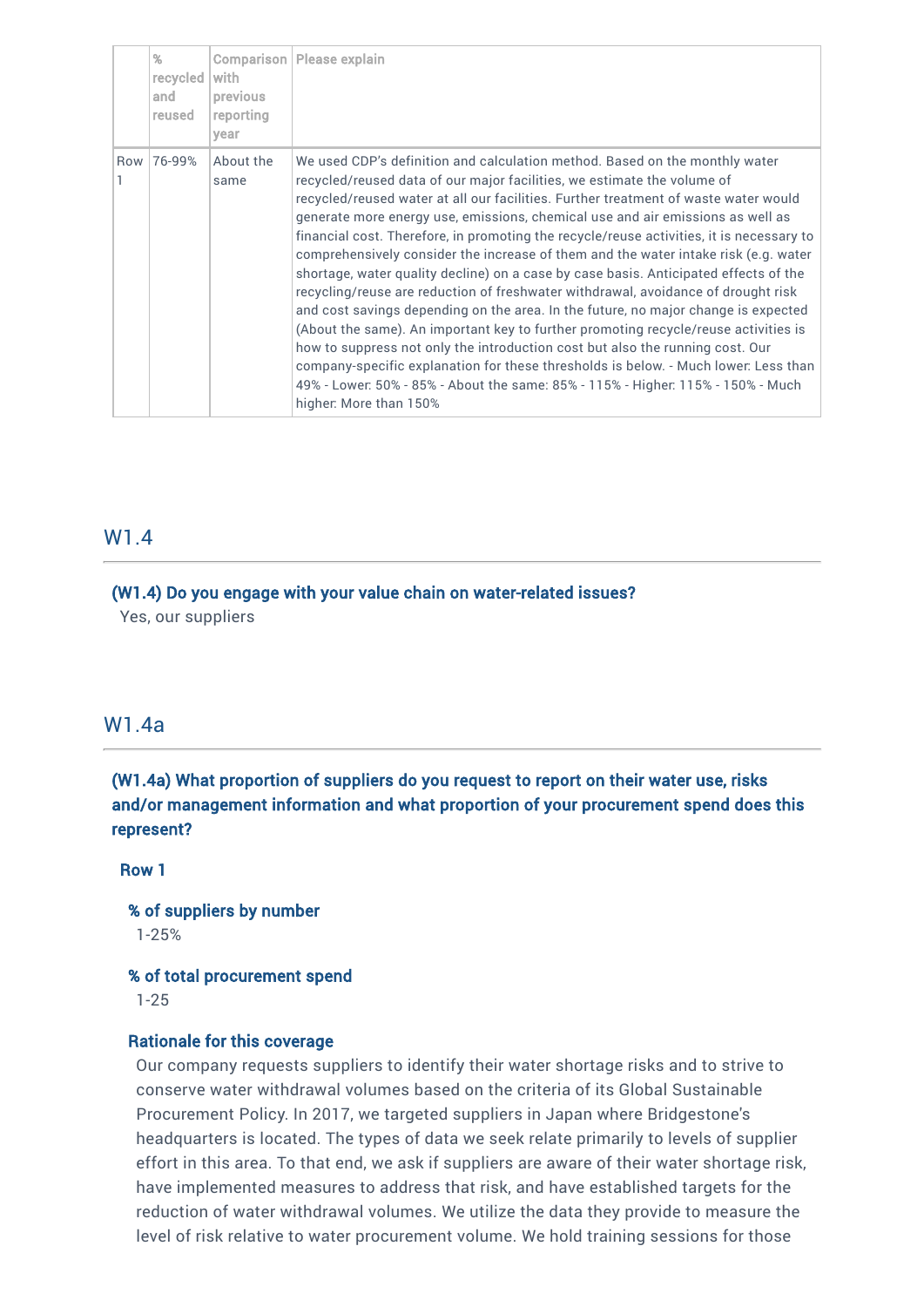suppliers that significantly fail to meet our requested levels and urge them to better identify their water-related risks and conserve water withdrawal volumes. Among the incentives we provide, we share best-practices with our suppliers through training sessions and briefings on our procurement policies.

#### Impact of the engagement and measures of success

We ask if suppliers are aware of their water shortage risk, have implemented measures to address that risk, and have established targets for the reduction of water withdrawal volumes. We utilize the data they provide to measure the level of risk relative to water procurement volume. Currently, the quantitative evaluation has not been completed, but we believe our suppliers will steadily promote activities on the following matters to reduce their water usage and water risks. It will make a great contribution to our activities. - Visualization of water withdrawals, discharges, and risks - Creating a framework for reducing water withdrawals - Efforts to reduce water withdrawals - Improvement of consciousness about water through internal education

#### Comment

In 2018, Bridgestone Group introduced a new Global Sustainable Procurement Policy, which reflects our commitment to creating a thriving and sustainable supply chain including natural rubber. The policy will help identify and evaluate qualified suppliers, promote best practices, and serve as a communication and improvement tool for the industry. It applies to all purchased materials, products and services, as well as all suppliers globally.

### W1.4b

#### (W1.4b) Provide details of any other water-related supplier engagement activity.

#### Type of engagement

Incentivizing for improved water management and stewardship

#### Details of engagement

Water management and stewardship is featured in supplier awards scheme

### % of suppliers by number

1-25

### % of total procurement spend

1-25

### Rationale for the coverage of your engagement

Number of companies eligible for entry (= Number of companies procured by Japan Tire SBU / Number of companies procured by all tire SBUs) \* SBU; Strategic Business Unit

### Impact of the engagement and measures of success

Activities related to water such as water consumption reduction activities will be subject to our "Green Partner Award". For the awarded supplier, it will become external PR material. Therefore, the suppliers themselves are motivated to act positively. As a measure of success, there are the number of entries for the awards and its activity level.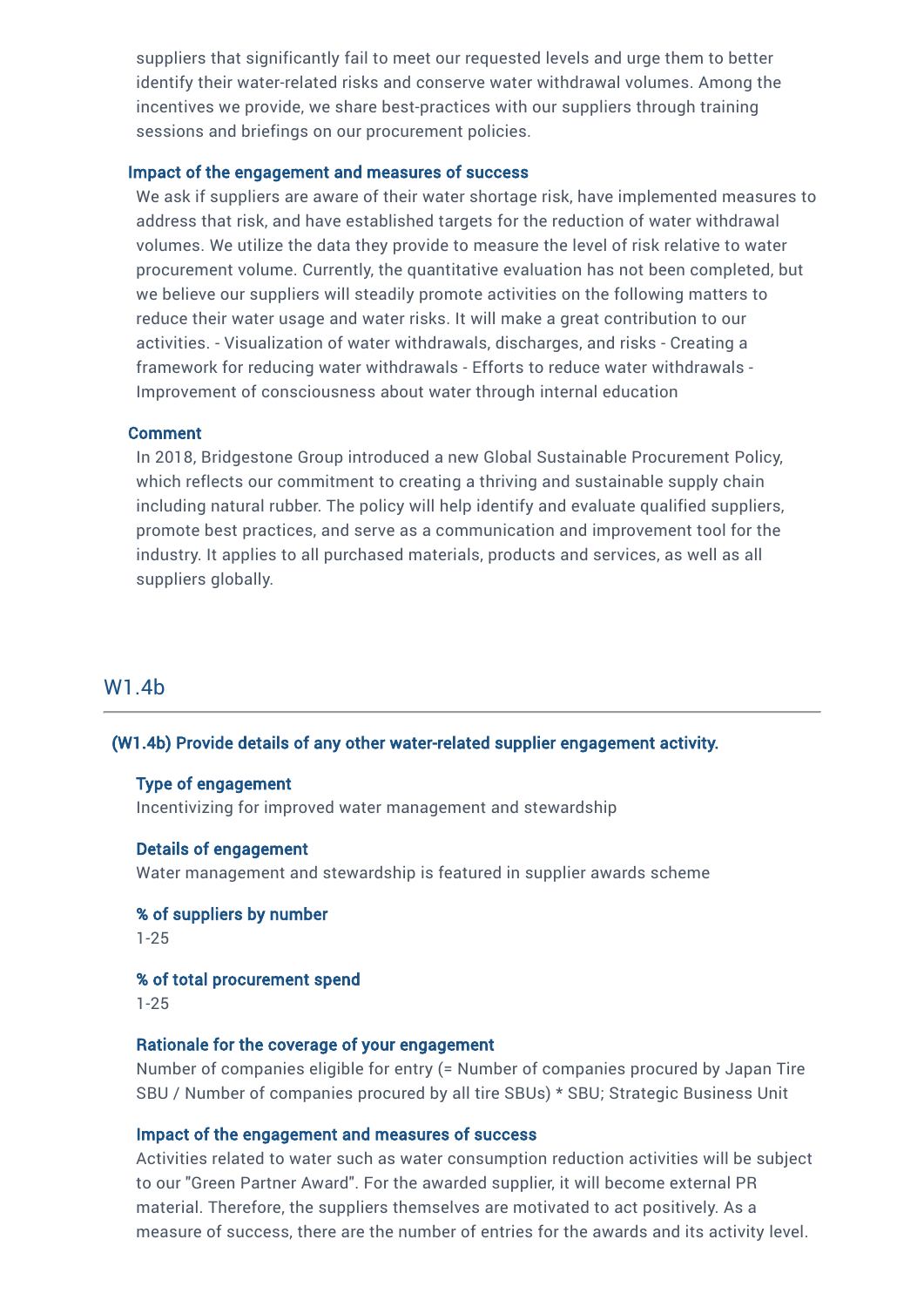#### Comment

In 2013, Bridgestone established the "Green Partner Award" in Japan to recognize suppliers for their environmental activities. Based on the 3 aspects of Environmental Mission Statement of the Bridgestone Group, -"In harmony with nature", "Value natural resources", and "Reduce CO2 emissions"- we commend activities that help reduce the environmental footprint and result in an environmental contribution. Water is one of the most important themes.

### W2. Business impacts

### W2.1

(W2.1) Has your organization experienced any detrimental water-related impacts? Yes

### W2.1a

(W2.1a) Describe the water-related detrimental impacts experienced by your organization, your response, and total financial impact.

### Country/Region

Japan

River basin Other, please specify (Chikugo river)

Type of impact driver Physical

Primary impact driver Severe weather events

#### Primary impact

Reduction or disruption in production capacity

#### Description of impact

Due to heavy rain, rainwater overflowed and caused pool within the premises. It caused temporary delay in the production of tires. However, on the next day, we were able to return to normal production and regain the delay. The impact was minor.

#### Primary response

Other, please specify (Communication between facility and HQ)

#### Total financial impact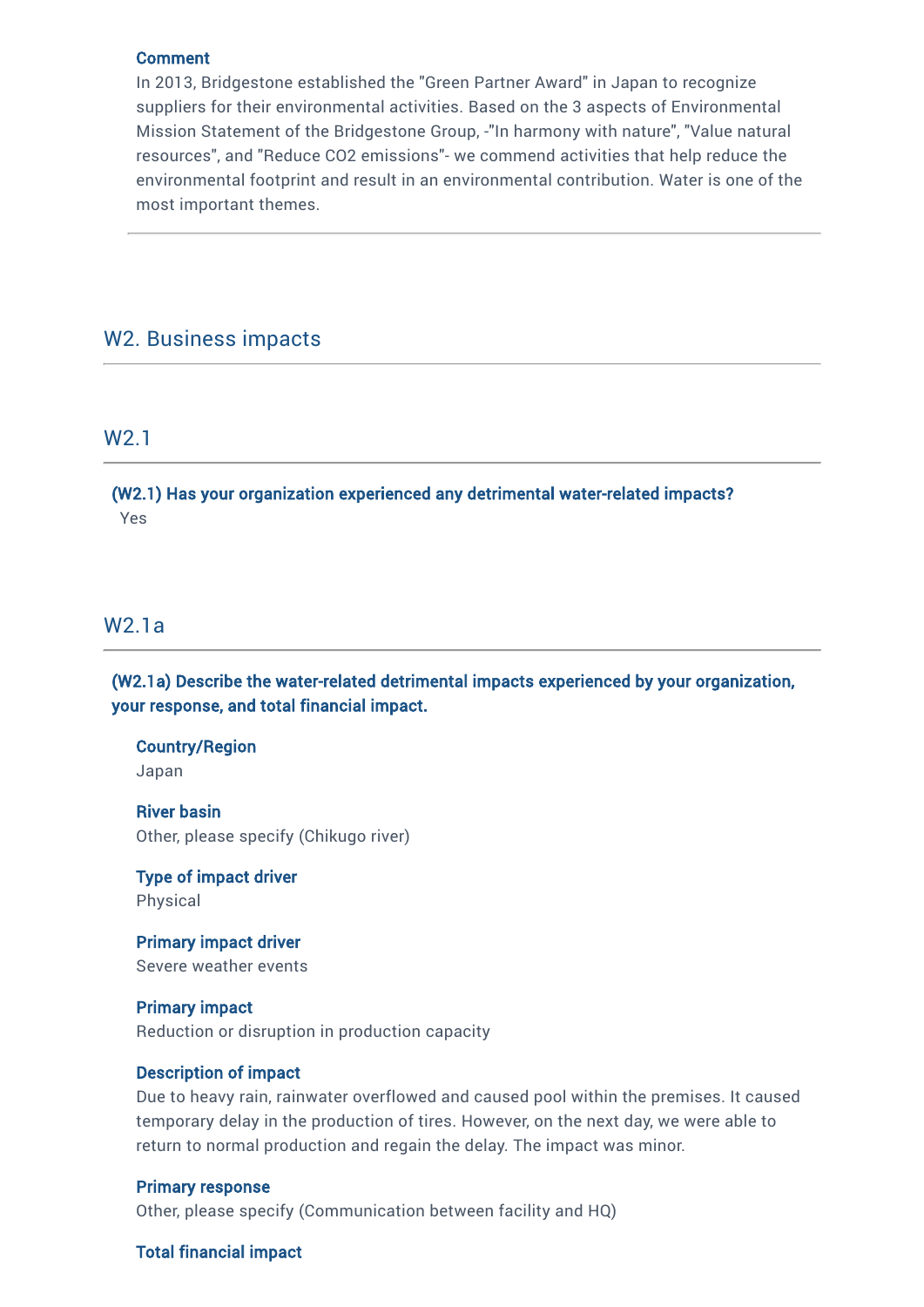#### Description of response

By inspection and maintenance of equipment, we could return to normal operation the next day without additional cost. We have prepared BCP at each facility to quickly respond to such situation in the future.

Country/Region United States of America

River basin Other, please specify (Sugar Creek)

Type of impact driver Regulatory

Primary impact driver Tighter regulatory standards

Primary impact Increased compliance costs

#### Description of impact

Because NPDES (National Pollutant Discharge Elimination System) permit program regulated by US EPA (Environmental Protection Agency) was revised, we have been required to monitor storm water. So, we installed a new monitoring equipment (Actual cost; 1,100,000 yen). Since it was the addition of monitoring equipment, its installation cost is temporarily incurred, and future maintenance cost will be incurred as well, but the impact on our company as a whole is minor.

#### Primary response

Improve monitoring

Total financial impact 1100000

#### Description of response

Storm water monitoring has been improved to fulfill the requirements of the new NDPES permits (Actual cost; 1,100,000 yen). The introduction of equipment helps us prevent future troubles, not affecting the operation. In order to comply with regulations, we constantly collect information on regulations and respond appropriately.

Country/Region Thailand

River basin Other, please specify (Bangpakong)

Type of impact driver Regulatory

Primary impact driver

0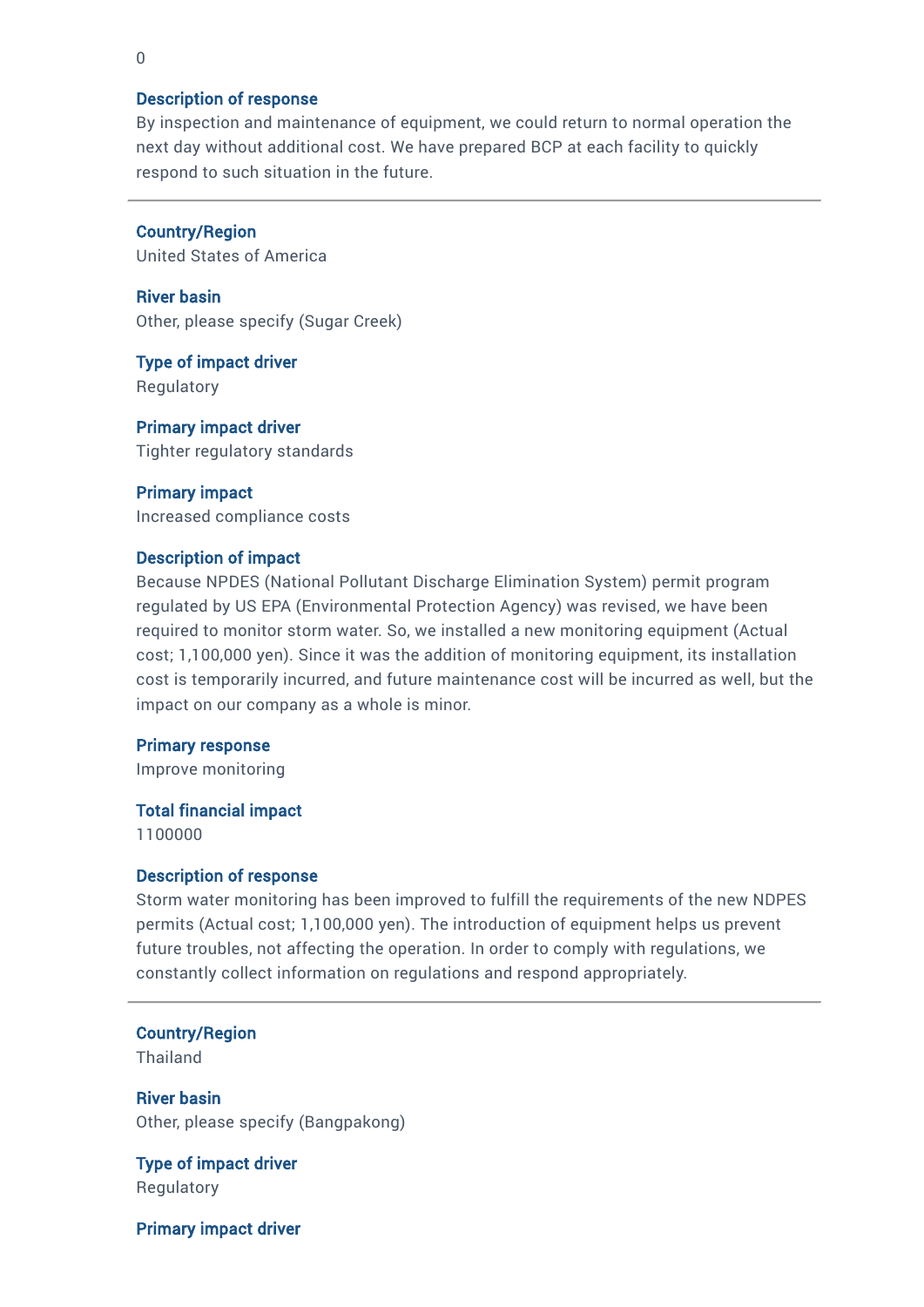Regulation of discharge quality/volumes

### Primary impact

Increased compliance costs

#### Description of impact

We have been required by regional government to monitor the discharge volume and quality. So, we installed new online monitoring equipment on 2 final discharge points (Actual cost; 3,500,000 yen). Since it was the addition of monitoring equipment, its installation cost is temporarily incurred, and future maintenance costs will be incurred as well, but the impact on our company as a whole is minor.

#### Primary response

Improve monitoring

### Total financial impact

3500000

### Description of response

Installed online monitoring equipment on 2 final discharge point (Actual cost; 3,500,000 yen). The introduction of the equipment does not affect the operation, it helps to prevent future troubles. In order to comply with regulations, we constantly collect information on regulations and respond appropriately.

### W2.2

(W2.2) In the reporting year, was your organization subject to any fines, enforcement orders, and/or other penalties for water-related regulatory violations? No

### W3. Procedures

### W3.3

# (W3.3) Does your organization undertake a water-related risk assessment?

Yes, water-related risks are assessed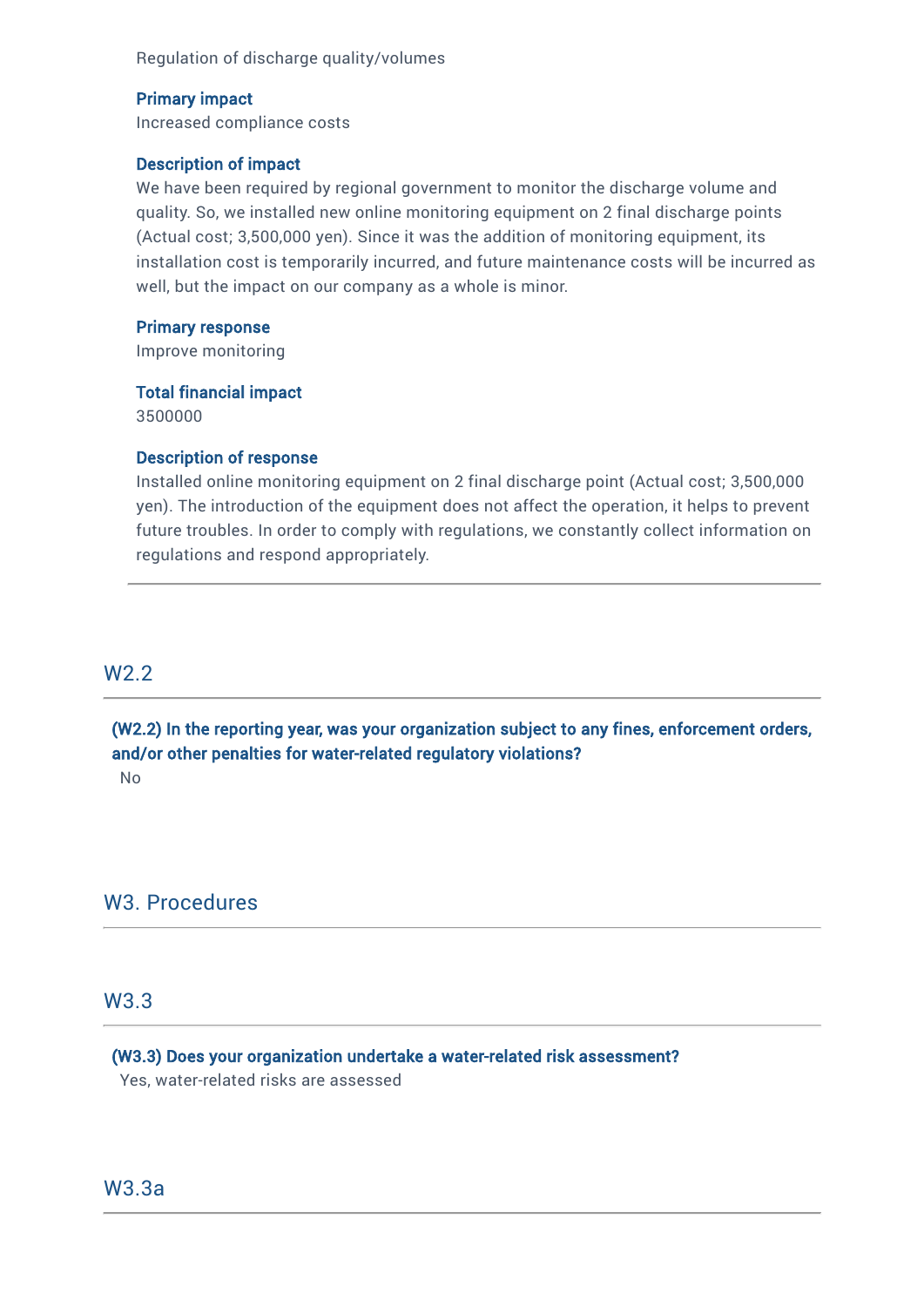### (W3.3a) Select the options that best describe your procedures for identifying and assessing water-related risks.

#### Direct operations

#### Coverage

Full

#### Risk assessment procedure

Water risks are assessed as part of an enterprise risk management framework

### Frequency of assessment

Annually

### How far into the future are risks considered?

>10 years

### Type of tools and methods used

Tools on the market Other

### Tools and methods used

WBCSD Global Water Tool WRI Aqueduct Internal company methods

#### Comment

We performed macro analyses with the WBCSD Global Water Tool and WRI Aqueduct. These are the tools most widely utilized worldwide to assess water risks and are considered to provide highly reliable results. In addition to the timing of tool updates and the frequency of our plant closures and our operations' relocating to new facilities, we perform water risk assessments at least annually. We also assess regulatory and regional-level demands on a facility-by-facility basis as necessary.

### Supply chain

Coverage

None

Risk assessment procedure <Not Applicable>

Frequency of assessment <Not Applicable>

# How far into the future are risks considered?

<Not Applicable>

### Type of tools and methods used

<Not Applicable>

Tools and methods used <Not Applicable>

Comment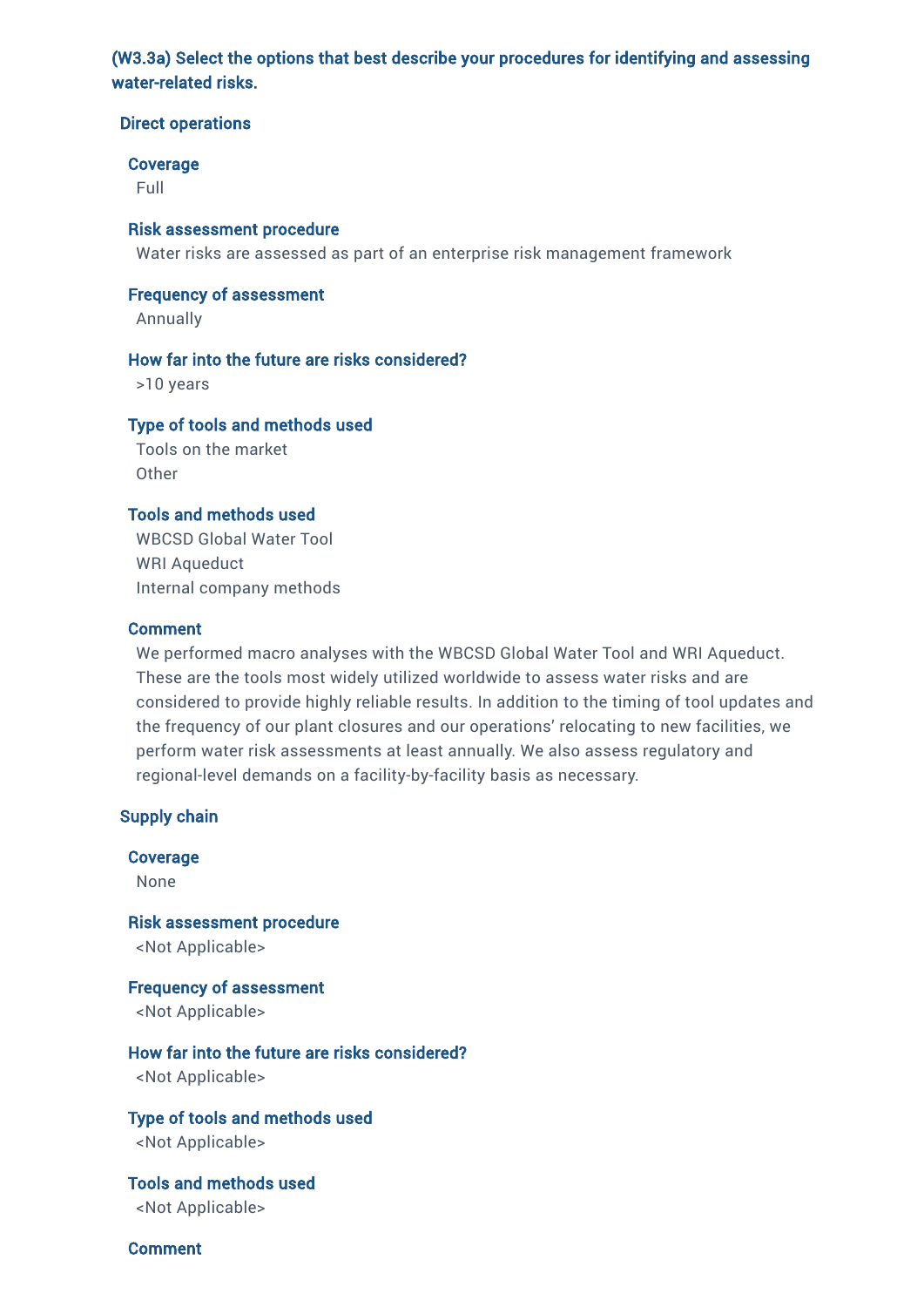### Other stages of the value chain

#### Coverage

None

### Risk assessment procedure

<Not Applicable>

### Frequency of assessment <Not Applicable>

How far into the future are risks considered?

<Not Applicable>

## Type of tools and methods used

<Not Applicable>

Tools and methods used <Not Applicable>

### **Comment**

### W3.3b

### (W3.3b) Which of the following contextual issues are considered in your organization's water-related risk assessments?

|                                                                                            | 8,<br><i>inclusion</i>          | Relevance   Please explain                                                                                                                                                                                                                                                                                                                                                                                                                                                                                                                                         |
|--------------------------------------------------------------------------------------------|---------------------------------|--------------------------------------------------------------------------------------------------------------------------------------------------------------------------------------------------------------------------------------------------------------------------------------------------------------------------------------------------------------------------------------------------------------------------------------------------------------------------------------------------------------------------------------------------------------------|
| Water availability<br>at a<br>basin/catchment<br>level                                     | Relevant.<br>always<br>included | Because water availability could affect production, we utilize the parameters of<br>the WBCSD Water Tool and WRI Aqueduct and evaluate our production sites.                                                                                                                                                                                                                                                                                                                                                                                                       |
| Water quality at a<br>basin/catchment<br>level                                             | Relevant.<br>always<br>included | Because water withdrawal quality could affect production, we evaluate the<br>parameters of our production sites using the WBCSD Water Tool and WRI<br>Aqueduct. To prevent water pollution in the downstream area, we are reducing the<br>risk by controlling the quality of discharges by administrative regulation values or<br>our self-standards that are stricter than that.                                                                                                                                                                                  |
| Stakeholder<br>conflicts<br>concerning water<br>resources at a<br>basin/catchment<br>level | Relevant.<br>always<br>included | There is no current conflict with stakeholders that is an issue at local level, but in<br>preparation for any future incidents, Bridgestone is gathering information from<br>each operating site. We strive to maintain good relationships with local<br>stakeholders through forest conservation activities with municipalities,<br>collaboration with river conservation groups and river clean-ups, for example.<br>Regarding risk assessment, we have used the results of WRI Aqueduct's<br>Regulatory & Reputational Risk (Media Coverage & Access to Water). |
| Implications of<br>water on your key<br>commodities/raw<br>materials                       | Relevant.<br>always<br>included | We own facilities that produce our raw materials (natural and synthetic rubber<br>products, etc.) and use WBCSD Water Tool and WRI Aqueduct to assess their<br>water risks                                                                                                                                                                                                                                                                                                                                                                                         |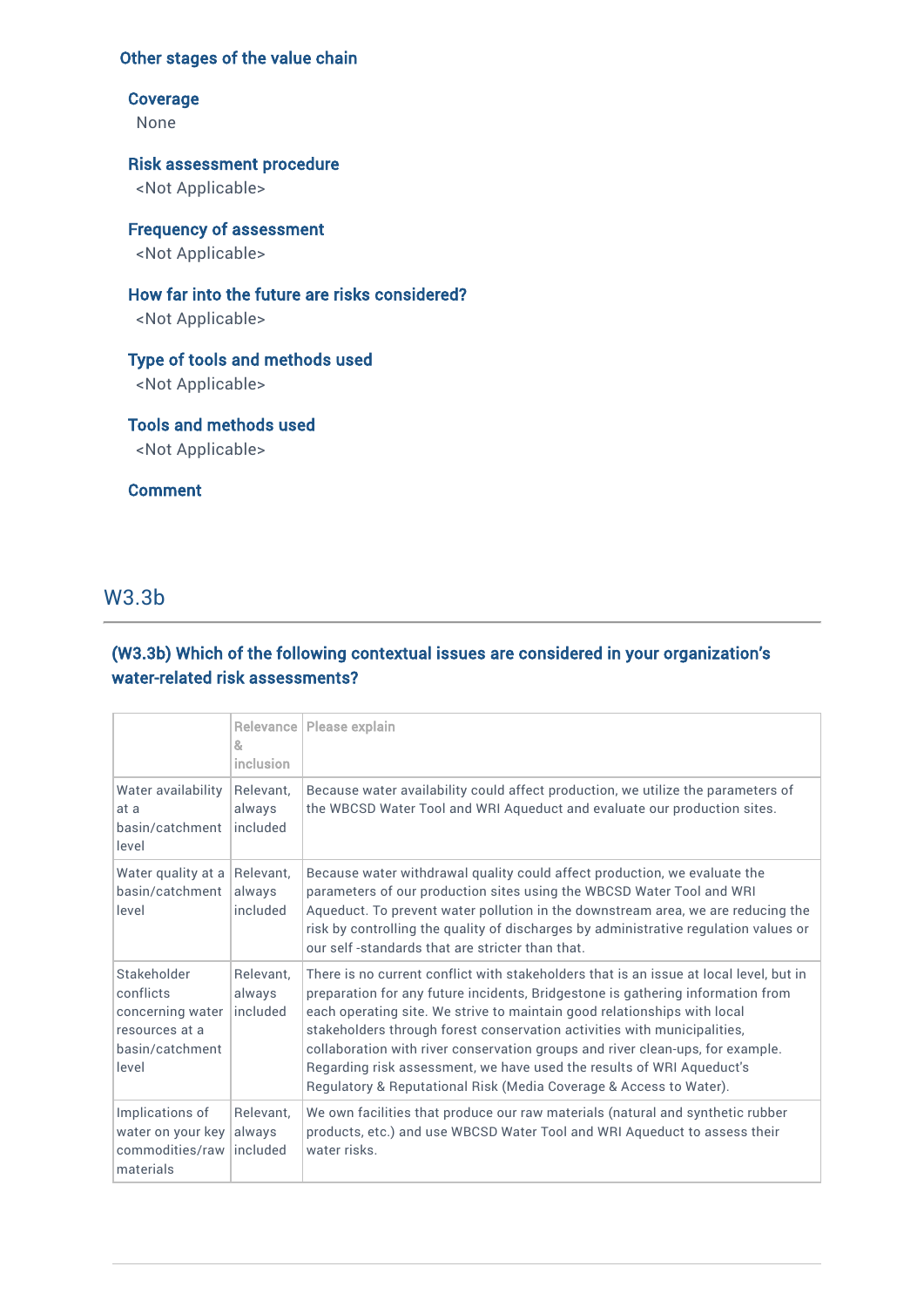|                                                                                                 | 8<br>inclusion                  | Relevance   Please explain                                                                                                                                                                                                                                                                                                                                                                                                                                                                                                                                                                                                                                                                                                                                                                                                                                                                                                                                                                                                                                                                                                                                                                                |
|-------------------------------------------------------------------------------------------------|---------------------------------|-----------------------------------------------------------------------------------------------------------------------------------------------------------------------------------------------------------------------------------------------------------------------------------------------------------------------------------------------------------------------------------------------------------------------------------------------------------------------------------------------------------------------------------------------------------------------------------------------------------------------------------------------------------------------------------------------------------------------------------------------------------------------------------------------------------------------------------------------------------------------------------------------------------------------------------------------------------------------------------------------------------------------------------------------------------------------------------------------------------------------------------------------------------------------------------------------------------|
| Water-related<br>regulatory<br>frameworks                                                       | Relevant.<br>always<br>included | Because the regulation of water could affect our production including costs, we<br>evaluate potential impacts using WRI Aqueduct's Regulatory & Reputational Risk.<br>Regulatory and reputational risks identify areas of concern regarding uncertainty<br>in regulatory change, as well as conflicts with the public regarding water issues.                                                                                                                                                                                                                                                                                                                                                                                                                                                                                                                                                                                                                                                                                                                                                                                                                                                             |
| Status of<br>ecosystems and<br>habitats                                                         | Relevant.<br>always<br>included | Regarding the estimation of the impact on ecosystems and habitats at local level,<br>necessary measures are considered and carried out in accordance with the<br>standards of each region. Specifically, in some regions where biodiversity is<br>expected to fall, we are providing the local community with rubber tree seedlings<br>and instruction in their cultivation, with the intention of regenerating the forest<br>through agroforestry. This activity is being undertaken as an industry-academia<br>collaboration project between Bridgestone and Waseda University, through which<br>we have evaluated the importance of the biodiversity of the surviving forest in the<br>region and we are engaging in this activity to enable us to make a significant<br>contribution to biodiversity of the overall region through agroforestry. In other<br>locations around the world, we are cooperating with neighboring regions and<br>NGOs in activities for the protection of biodiversity and evaluating the results. The<br>new information and expertise gained through these activities are being applied to<br>future activities and to activities at sites within the Bridgestone Group. |
| Access to fully-<br>functioning,<br>safely managed<br><b>WASH services</b><br>for all employees | Relevant.<br>always<br>included | Using internal company methods, we conduct surveys and studies on the access<br>to WASH services for employees at all production facilities at the time new<br>facilities are placed into operation. We regularly conduct water quality inspection<br>as necessary according to regional standards.                                                                                                                                                                                                                                                                                                                                                                                                                                                                                                                                                                                                                                                                                                                                                                                                                                                                                                       |
| Other contextual<br>issues, please<br>specify                                                   | Please<br>select                |                                                                                                                                                                                                                                                                                                                                                                                                                                                                                                                                                                                                                                                                                                                                                                                                                                                                                                                                                                                                                                                                                                                                                                                                           |

# W3.3c

# (W3.3c) Which of the following stakeholders are considered in your organization's waterrelated risk assessments?

|                  | <b>Relevance</b><br>& inclusion                    | Please explain                                                                                                                                                                                                                                                                                                                                                                                                                                                                                                                                                    |
|------------------|----------------------------------------------------|-------------------------------------------------------------------------------------------------------------------------------------------------------------------------------------------------------------------------------------------------------------------------------------------------------------------------------------------------------------------------------------------------------------------------------------------------------------------------------------------------------------------------------------------------------------------|
| Customers        | <b>Not</b><br>relevant.<br>explanation<br>provided | Since our final products do not contain water and they do not need water even<br>when used by customers, we do not factor "Customers" into our water risk<br>assessments. The way of thinking is also applied to consideration in the future.                                                                                                                                                                                                                                                                                                                     |
| <b>Employees</b> | Relevant,<br>always<br>included                    | We recognize that the risk that low water quality can affect the livelihoods and<br>health of our employees and that limits on tap water intake due to water<br>shortages affects employees' productivity. Thus, we strive to measure that risk on<br>a facility-by-facility basis. In addition, we provide employees with information on<br>water risk and encourage them to take care of water. For example, in Japan, we<br>continually raise our employees' awareness about environmental information,<br>including water conservation, through our intranet. |
| Investors        | Relevant,<br>always<br>included                    | As investors' requests include advanced level efforts, it is valuable hint for our<br>activities. Every year, we assess the demands of our investors and study and<br>implement solutions aimed at addressing those demands. We also exchange<br>views on various environmental themes / risks, including water, at individual<br>interviews with investors. Finally, we regard the response to CDP Water Security<br>as one of the important information disclosure methods to investors.                                                                        |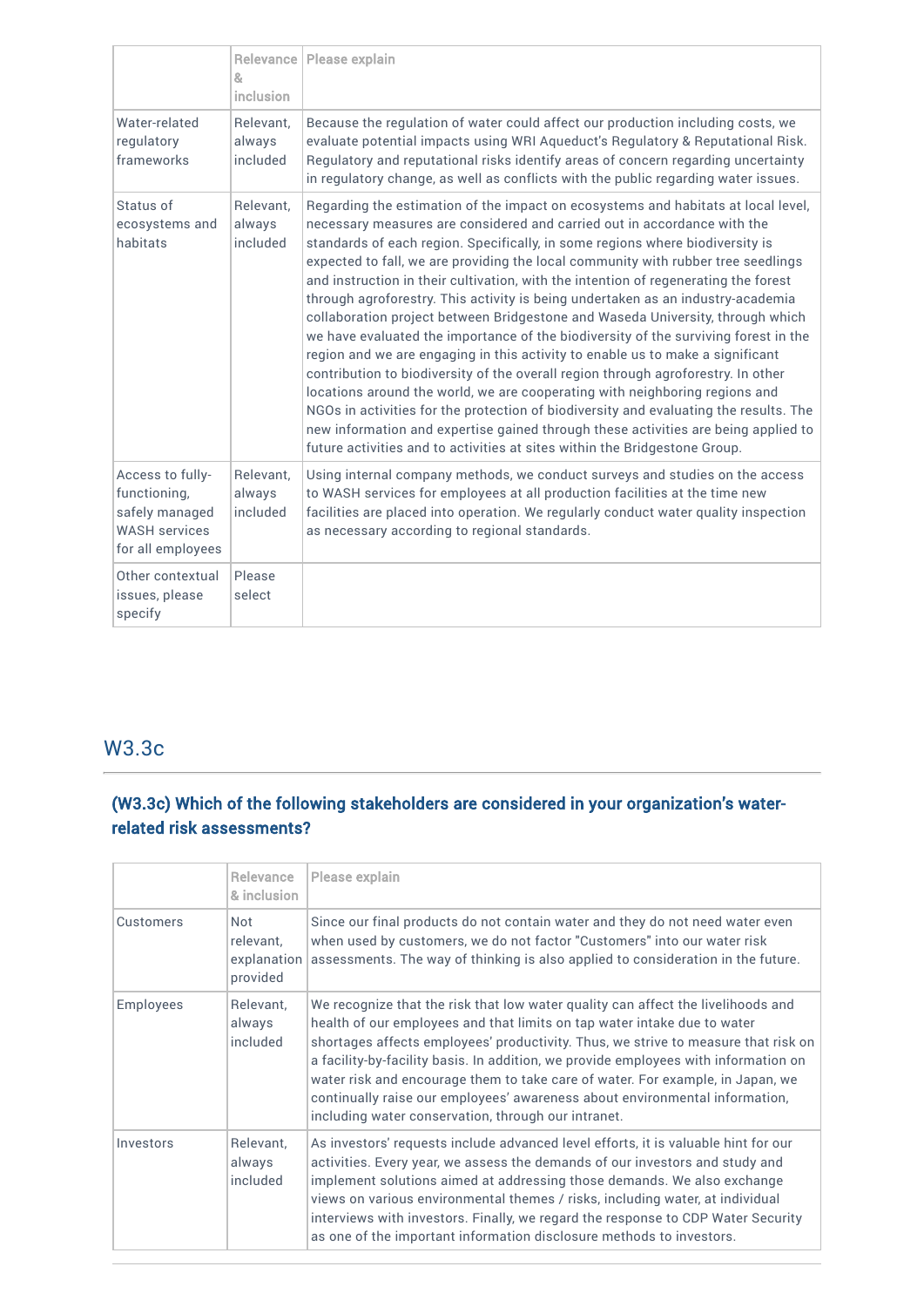|                                                                    | Relevance<br>& inclusion        | Please explain                                                                                                                                                                                                                                                                                                                                                                                                                                                                                                                                             |
|--------------------------------------------------------------------|---------------------------------|------------------------------------------------------------------------------------------------------------------------------------------------------------------------------------------------------------------------------------------------------------------------------------------------------------------------------------------------------------------------------------------------------------------------------------------------------------------------------------------------------------------------------------------------------------|
| Local<br>communities                                               | Relevant,<br>always<br>included | We recognize that the risk that low-quality discharges can affect the livelihoods,<br>health and business activities in the downstream area. When water impacts<br>occur, we strive to avoid impacts to local communities by gathering local data for<br>each facility and explore countermeasures. We also exchange views on various<br>environmental themes including water at regional roundtable meetings held<br>periodically at each facility as needed.                                                                                             |
| <b>NGOs</b>                                                        | Relevant,<br>always<br>included | There may be some risk of difference of opinion with NGOs due to lack of<br>activities related to water. We constantly gather information on NGO trends and<br>have a framework in place to integrate NGO demands into our environmental<br>action programs. For example, we are providing NGOs, etc. with access to ponds<br>on facility property for the purpose of breeding research of an endangered<br>species.                                                                                                                                       |
| Other water<br>users at a<br>basin/catchment<br>level              | Relevant,<br>always<br>included | Depending on the discharges from facilities, there may be some risk of affecting<br>in the downstream ecosystems and fisheries. Where there are fishing areas in the<br>drainage area of the facility or downstream of the facility, sometimes we have<br>entered into agreements with local groups regarding the temperature of the<br>discharges and the amount of floating matter. Therefore, we collect and evaluate<br>information on fishers and other water users as part of our CSR focus.                                                         |
| Regulators                                                         | Relevant,<br>always<br>included | There is the risk that production may be stagnated without being able to respond<br>to the strengthening of water regulations. (e.g. Tightening of wastewater quality)<br>We collect information from regulatory authorities on a facility-by-facility and<br>region-by-region basis at regular intervals and explore measures that will ensure<br>operations at our facilities are not impacted. Regarding global trends of water<br>regulations, the corporate headquarters provides updates, which are used to<br>anticipate risks on a regional level. |
| River basin<br>management<br>authorities                           | Relevant,<br>always<br>included | There are risks to be stagnated production if Bridgestone is not address water<br>regulation strengthened. (e.g. Restrictions on water intake volume) We collect<br>information from river basin management authorities on a facility-by-facility and<br>region-by-region basis periodically as needed and explore measures that will<br>mitigate impact to operations.                                                                                                                                                                                    |
| Statutory special Relevant,<br>interest groups<br>at a local level | sometimes<br>included           | There is the risk that production may be stagnated without being able to assume<br>water-related issues pointed out by statutory special interest groups at a local<br>level suddenly. As of today, there is no important issue to be tackled in<br>cooperation with statutory special interest groups at local level. When local<br>issues arise, the potentially impacted facility communicate with local groups to<br>gather information, implement and evaluate measures in close liaison with<br>corporate headquarters.                              |
| Suppliers                                                          | Relevant,<br>always<br>included | We recognize that measures of our suppliers for water risks are important for<br>sustainable procurement, therefore we request suppliers to perform water risk<br>assessments and reduce water withdrawal volumes. For example, we are<br>requesting suppliers to make efforts as a supplier by communicating the<br>importance of reducing water consumption through the opportunities such as<br>"Explanatory meeting of procurement policy" held annually for suppliers.                                                                                |
| Water utilities at<br>a local level                                | Relevant,<br>always<br>included | There is the risk of production stagnation due to lack of sufficient water quality or<br>sufficient amount of water not being supplied. Since water is important to<br>operations, from early stage of facility establishment, we are conducting risk<br>assessments to determine whether stable water quality and quantity are available<br>for long term and whether sustainable measures can be implemented.                                                                                                                                            |
| Other<br>stakeholder,<br>please specify                            | Please<br>select                |                                                                                                                                                                                                                                                                                                                                                                                                                                                                                                                                                            |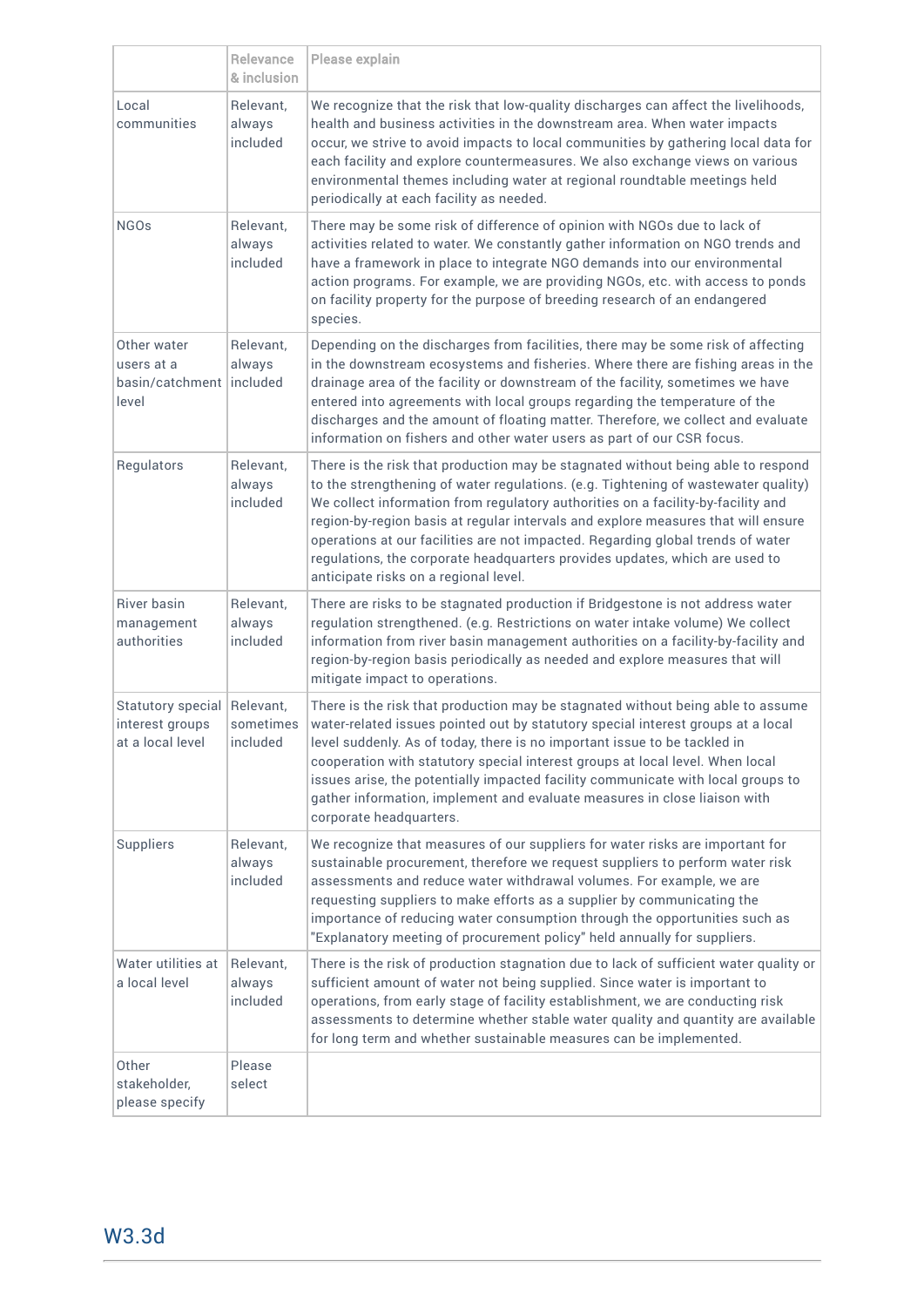### (W3.3d) Describe your organization's process for identifying, assessing, and responding to water-related risks within your direct operations and other stages of your value chain.

We perform macro analyses with the WBCSD Global Water Tool and WRI Aqueduct. These are the tools most widely utilized worldwide to assess water risks and are considered to provide highly reliable results. We have analyzed the change of water stress (2020, 2030, and 2040) in each of the three climate-related scenarios. In addition to the timing of tool updates and the occurrence of our plant closures and our operations' relocating to new facilities, we perform water risk assessments at least annually. We are targeting all Bridgestone Group production facilities. In addition, since we own facilities that produce our raw materials (natural and synthetic rubber, carbon black, steel code, etc.), we are also analyzing some of the raw material procurement stage of the value chain. Since water usage at non-manufacturing sites such as offices and dealers is very small, they are not covered. We do not periodically analyze raw material suppliers and dealers outside our group, but analyze using WRI Aqueduct as necessary. The severity of risk is decided based on the five-rank risk level derived by WRI Aqueduct. As we deal with risks, conditions vary from region to region. So, we collect the following information under the cooperation of municipalities that are closely communicating on a regular basis. Collect information such as regulations, opinions of stakeholders (local governments and communities, NGOs, etc.), water resource information (Usage situation, water volume, price in the area such as city water, groundwater, river water, etc.), and possibility of impact on ecosystem. Based on those information, each SBU (Strategic Business Unit) decides how to deal with waterrelated risks (mitigate, transfer, accept, or control risks) by comprehensively considering how to cope with sustainability for the region and for our business, and report the Global Environment Working Group, the GCEC (Global CSR Enhancement Committee) and the Global EXCO (Executive Committee) as necessary.

### W4. Risks and opportunities

W4.1

(W4.1) Have you identified any inherent water-related risks with the potential to have a substantive financial or strategic impact on your business? No

W4.1a

(W4.1a) How does your organization define substantive financial or strategic impact on your business?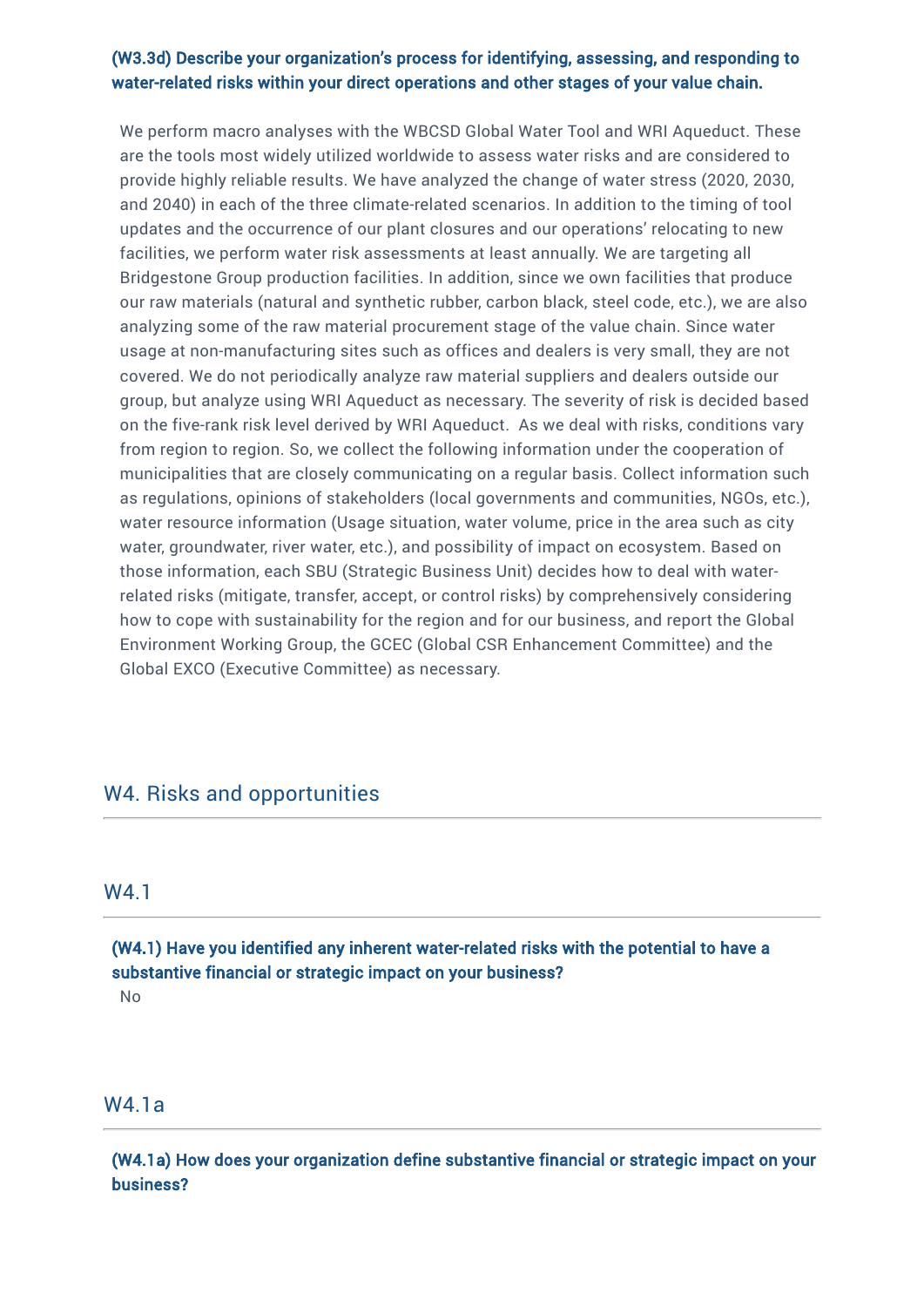We consider substantive financial or strategic impact from water risk in case of the status of the highest level of comprehensive water risk (level 5: Extremely high risk) based on WRI Aqueduct analysis. At the moment, this definition is applied to direct operations. We perform analysis on all production facilities using WRI Aqueduct once every year.

According to the latest Aqueduct analysis, there was no site corresponding to Level 5. Therefore, currently we recognize no substantive financial or strategic impact in direct operations.

However, we considered the potential for substantive change (e.g. drought, rising price, etc.) because operations might be impacted by water risk at all of the production facilities under our direct management.

## W4.2b

### (W4.2b) Why does your organization not consider itself exposed to water risks in its direct operations with the potential to have a substantive financial or strategic impact?

|     | Primary<br>reason                                              | Please explain                                                                                                                                                                                                                                                                                                                                                                                                                                                                                                                                                                                                                                                                       |
|-----|----------------------------------------------------------------|--------------------------------------------------------------------------------------------------------------------------------------------------------------------------------------------------------------------------------------------------------------------------------------------------------------------------------------------------------------------------------------------------------------------------------------------------------------------------------------------------------------------------------------------------------------------------------------------------------------------------------------------------------------------------------------|
| Row | Risks exist,<br>but no<br>substantive<br>impact<br>anticipated | We consider substantive financial or strategic impact from water risk in case of the status of<br>the highest level of comprehensive water risk (level 5: Extremely high risk) based on WRI<br>Aqueduct analysis. We perform analysis on all production facilities using WRI Aqueduct once<br>every year. According to the latest Aqueduct analysis, there was no site corresponding to<br>Level 5. Therefore, currently we recognize no substantive financial or strategic impact in<br>direct operations. However, we consider the potential for substantive change because<br>operations might be impacted by water risk at production facilities under our direct<br>management. |

### W4.2c

(W4.2c) Why does your organization not consider itself exposed to water risks in its value chain (beyond direct operations) with the potential to have a substantive financial or strategic impact?

| Primary<br>reason | Please explain                                                                                                                                                                                                                     |
|-------------------|------------------------------------------------------------------------------------------------------------------------------------------------------------------------------------------------------------------------------------|
| Row Not yet       | Because our value chain is very diverse and spread all over the world, we are not yet able to<br>evaluated   analyze its water risks at the moment. It is under consideration how to analyze the water risk in<br>our value chain. |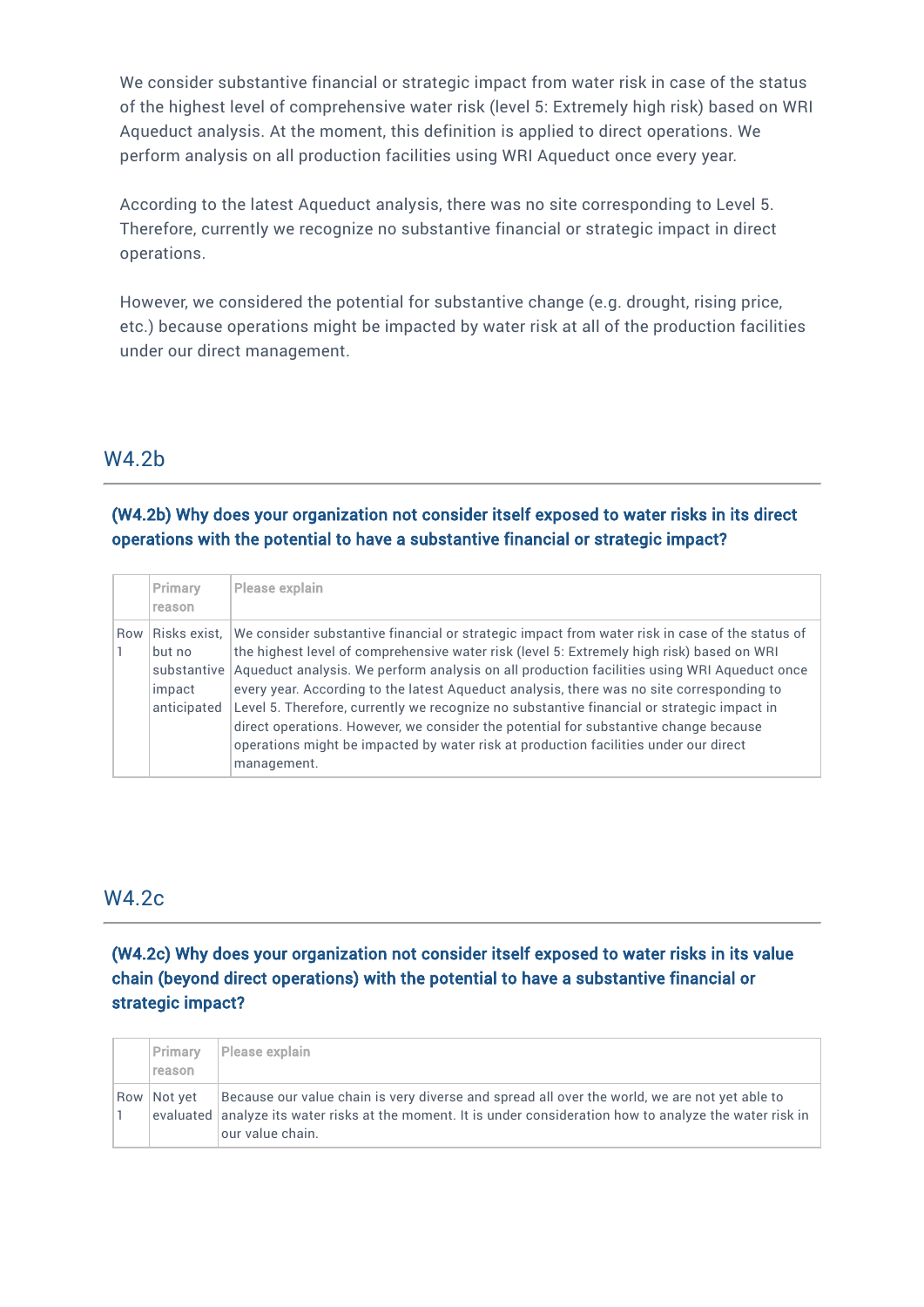### W4.3

### (W4.3) Have you identified any water-related opportunities with the potential to have a substantive financial or strategic impact on your business?

Yes, we have identified opportunities, and some/all are being realized

### W4.3a

### (W4.3a) Provide details of opportunities currently being realized that could have a substantive financial or strategic impact on your business.

Type of opportunity **Efficiency** 

Primary water-related opportunity

Cost savings

### Company-specific description & strategy to realize opportunity

In the tire curing process, the heat and pressure of steam are frequently used. By changing this steam curing to the Nitrogen curing, there is a possibility that the steam amount (that is to say, water) can be reduced.

#### Estimated timeframe for realization

1 to 3 years

Magnitude of potential financial impact

Low-medium

Potential financial impact

70000000

#### Explanation of financial impact

It is a trial calculation at one facility includes energy and water savings. (save 12,000,000 gallons and 60,000 MMBtu, note, this is first year savings from a 3-year project)

### W6. Governance

### W6.1

### (W6.1) Does your organization have a water policy?

Yes, we have a documented water policy that is publicly available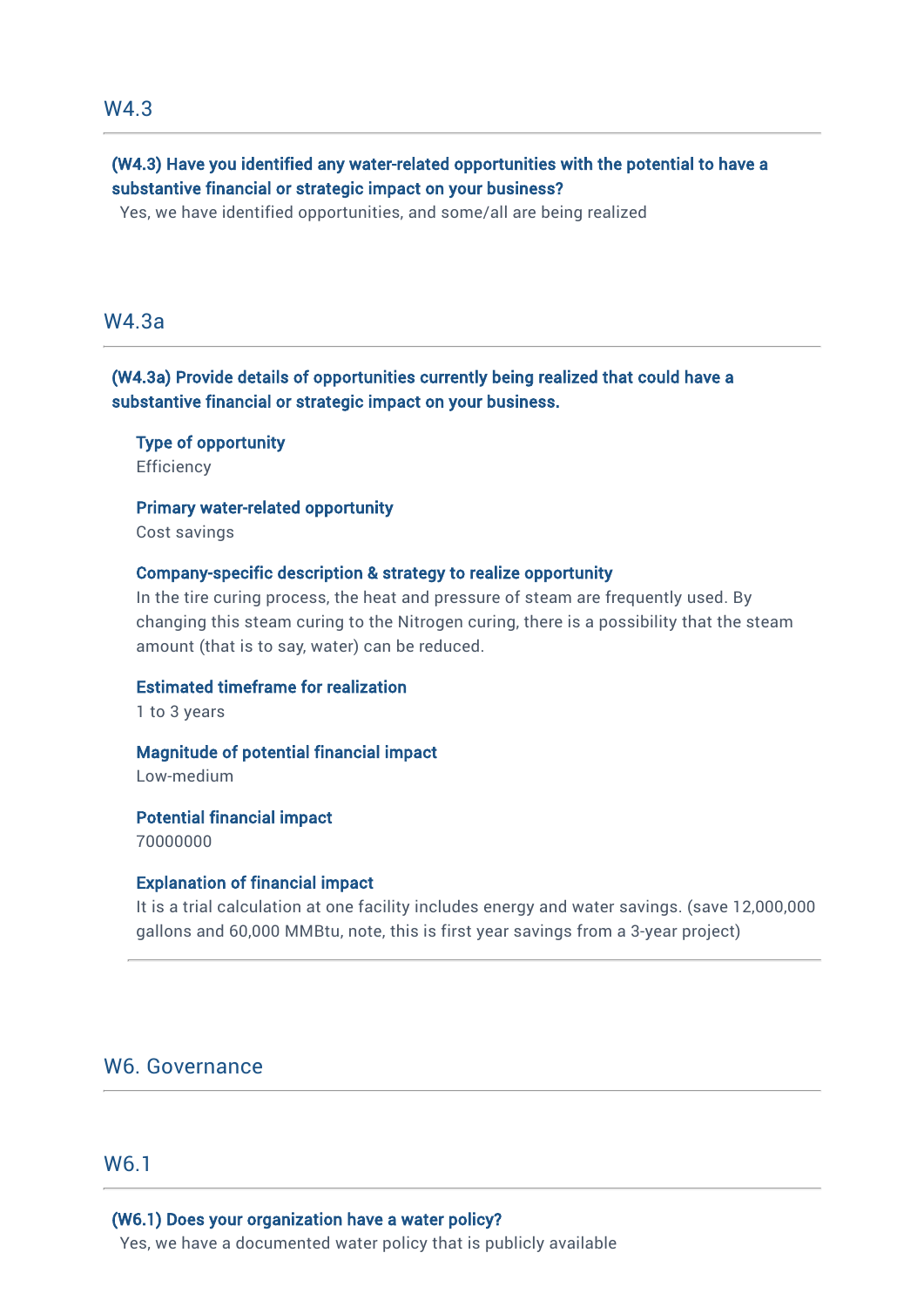# (W6.1a) Select the options that best describe the scope and content of your water policy.

|          | Scope            | Content                                                                                                                                                                                                                                                                                                                                                                                                                                                                                                                                                                                                                                                                            | Please explain                                                                                                                                                                                                                                                                                                                                                                                                                                                                                                                                                                                                                                                                                                                                                                                                                                                                                                                                                                                                                                                 |
|----------|------------------|------------------------------------------------------------------------------------------------------------------------------------------------------------------------------------------------------------------------------------------------------------------------------------------------------------------------------------------------------------------------------------------------------------------------------------------------------------------------------------------------------------------------------------------------------------------------------------------------------------------------------------------------------------------------------------|----------------------------------------------------------------------------------------------------------------------------------------------------------------------------------------------------------------------------------------------------------------------------------------------------------------------------------------------------------------------------------------------------------------------------------------------------------------------------------------------------------------------------------------------------------------------------------------------------------------------------------------------------------------------------------------------------------------------------------------------------------------------------------------------------------------------------------------------------------------------------------------------------------------------------------------------------------------------------------------------------------------------------------------------------------------|
| Row<br>1 | Company-<br>wide | Description of<br>business<br>dependency on<br>water<br>Description of<br>business impact<br>on water<br>Description of<br>water-related<br>performance<br>standards for<br>direct operations<br>Description of<br>water-related<br>standards for<br>procurement<br>Reference to<br>international<br>standards and<br>widely-recognized<br>water initiatives<br>Company water<br>targets and goals<br>Commitments<br>beyond regulatory<br>compliance<br>Commitment to<br>stakeholder<br>awareness and<br>education<br>Acknowledgement<br>of the human<br>right to water and<br>sanitation<br>Recognition of<br>environmental<br>linkages, for<br>example, due to<br>climate change | We are disseminating our water policy through the Sustainability Report<br>etc., not as a single statement. The following are described based on them.<br>We recognize that the issues of water environment and water resources are<br>not independent issues, but are also related to climate change. We have set<br>the 2020 target of reducing water intake by 35%, which is beyond regulatory<br>compliance. The target is applicable to the entire Group and is a<br>performance standard target for direct operations. In our Environmental<br>Mission Statement, we are promoting stakeholder awareness and<br>education. Security of access to water and public sanitation is incorporated<br>in our facility design manual. To ensure no loss of human right of access to<br>them, each site has created and is active in mechanisms to prevent<br>contamination. We disclose our efforts through CDP Water which is widely-<br>recognized water initiatives. Suppliers are required in the Procurement<br>Guidelines to meet requirements for water. |

# W6.2

(W6.2) Is there board level oversight of water-related issues within your organization? Yes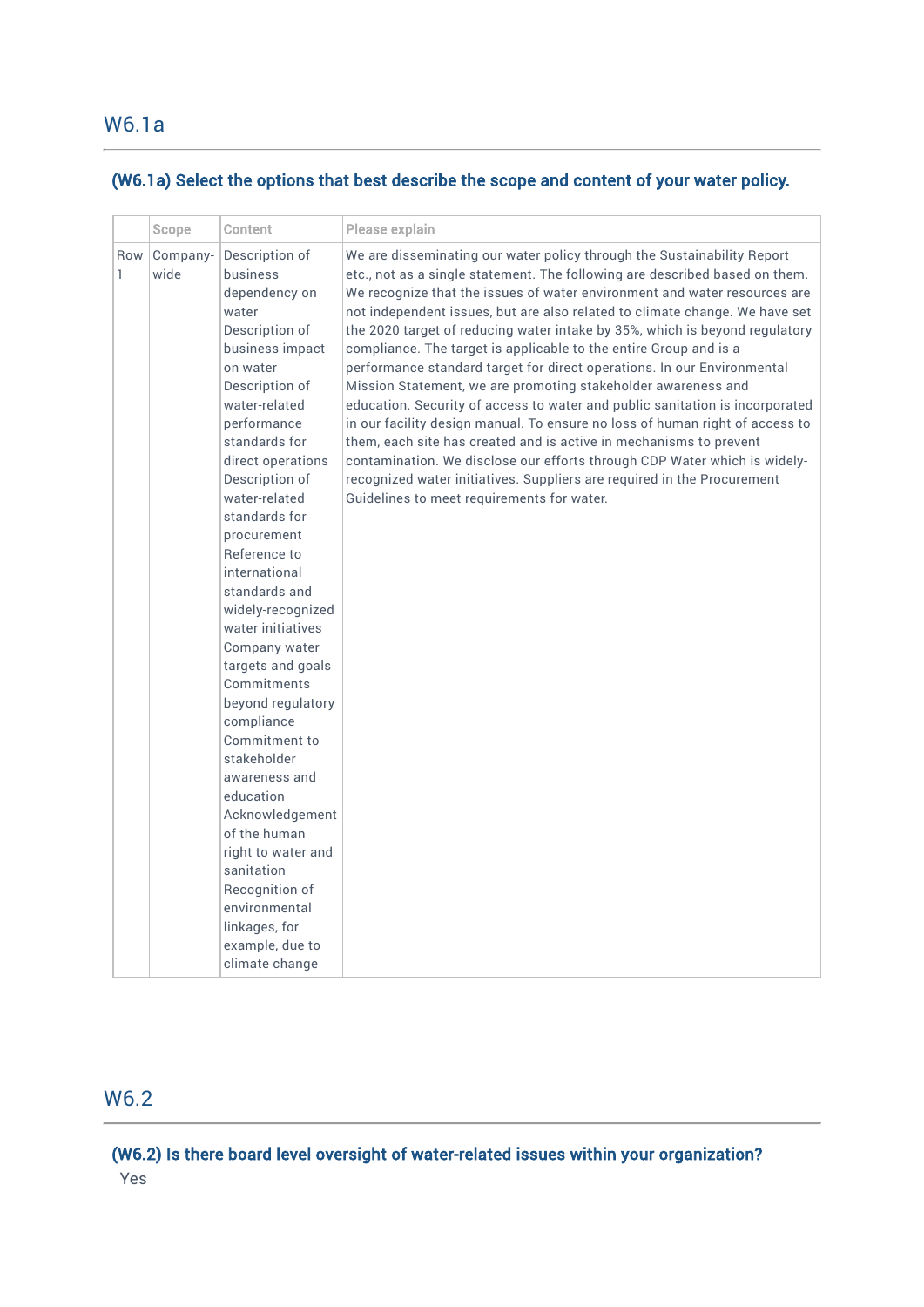# W6.2a

### (W6.2a) Identify the position(s) of the individual(s) on the board with responsibility for waterrelated issues.

| <b>Position</b> | Please explain                                                                                           |
|-----------------|----------------------------------------------------------------------------------------------------------|
| of              |                                                                                                          |
| individual      |                                                                                                          |
| Chief           | The CEO is a member of the board, and has the highest-level responsibility for water-related issues,     |
|                 | Executive since the CEO is responsible for deciding policies and measures or presenting to the board and |
| Officer         | overseeing company-wide management activities about management vision, mid-term strategies,              |
| (CEO)           | annual policies, etc. including water-related issues.                                                    |

# W6.2b

# (W6.2b) Provide further details on the board's oversight of water-related issues.

|           | Frequency<br>that<br>water-<br>related<br>issues are<br>a.<br>scheduled<br>agenda<br>item | Governance<br>mechanisms<br>into which<br>water-related<br>lissues are<br>integrated                                                                                                                                                                                                                                                                              | Please explain                                                                                                                                                                                                                                                                                                                                                                                                                                                                                                                                                                                                                                                                                   |
|-----------|-------------------------------------------------------------------------------------------|-------------------------------------------------------------------------------------------------------------------------------------------------------------------------------------------------------------------------------------------------------------------------------------------------------------------------------------------------------------------|--------------------------------------------------------------------------------------------------------------------------------------------------------------------------------------------------------------------------------------------------------------------------------------------------------------------------------------------------------------------------------------------------------------------------------------------------------------------------------------------------------------------------------------------------------------------------------------------------------------------------------------------------------------------------------------------------|
| Row<br>1. | - some<br>meetings                                                                        | Scheduled   Monitoring<br>and<br>performance<br>Reviewing and<br>guiding<br>business plans<br>Reviewing and<br>guiding major<br>plans of action<br>Reviewing and<br>guiding risk<br>management<br>policies<br>Reviewing and<br>guiding<br>strategy<br>Reviewing and<br>guiding<br>corporate<br>responsibility<br>strategy<br>Setting<br>performance<br>objectives | Senior-level CSR responsible officers report to the board various topics<br>implementation including environment and water-related issues which have been reviewed by<br>Global Executive Committee (G-EXCO), Bridgestone highest-level execution<br>committee, including water-related issues. In 2017, (1) establishment of a<br>collaborative network made up of a global CSR management system, a<br>regional CSR management system, and working groups for specific areas and<br>functions including Environmental Working Group which promotes<br>environmental activities such as water intake reduction. (2) Social issues<br>including water-related issues were reported to the board. |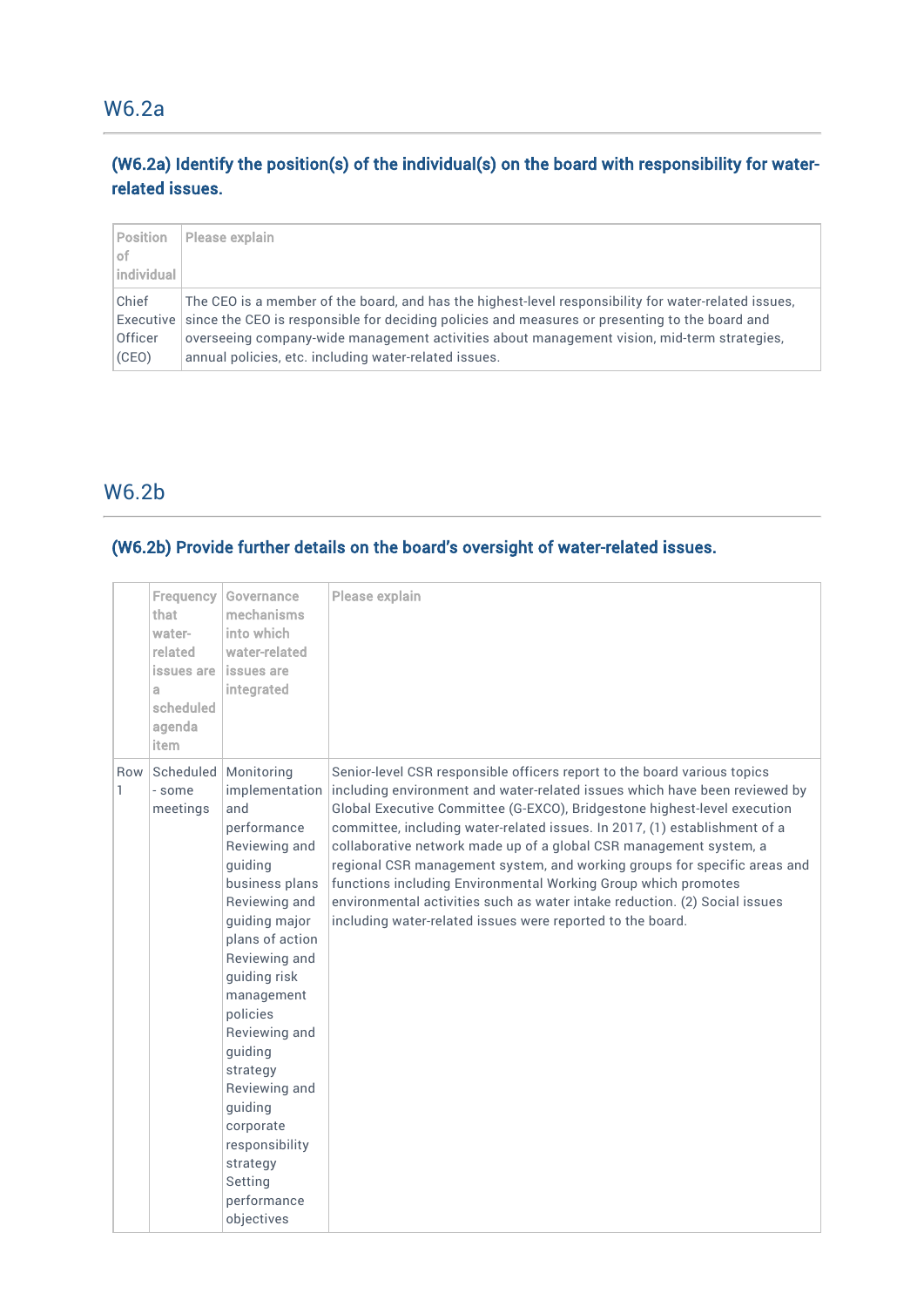### W6.3

### (W6.3) Below board level, provide the highest-level management position(s) or committee(s) with responsibility for water-related issues.

### Name of the position(s) and/or committee(s)

Chief Executive Officer (CEO)

### **Responsibility**

Both assessing and managing water-related risks and opportunities

### Frequency of reporting to the board on water-related issues

Quarterly

### Please explain

The CEO is the highest-level management position responsible for water-related issues. CEO, COO and full-time corporate officers participate in the Global Executive Committee (G-EXCO) which is the highest-level committee associated with Bridgestone Group business execution. Under the G-EXCO, we have the Global CSR Enhancement Committee (GCEC) comprised of executive officers in charge of CSR and representatives of Strategic Business Units and functions. GCEC has 7-Working Groups (WG). Among the WGs, "BCP, Risk Management WG" leads risk assessments including water-related issues. And "Environmental WG" reports previous year results related to water and proposes next strategies to the GCEC taking into account the latest social trend and the risk assessments. According to such deliverables, GCEC prioritizes CSR initiatives in areas pertaining to a variety of global issues, formulates global CSR strategies, confirms the progress of activities in each area and reports to the G-EXCO.

### W6.5

(W6.5) Do you engage in activities that could either directly or indirectly influence public policy on water through any of the following? No

### W7. Business strategy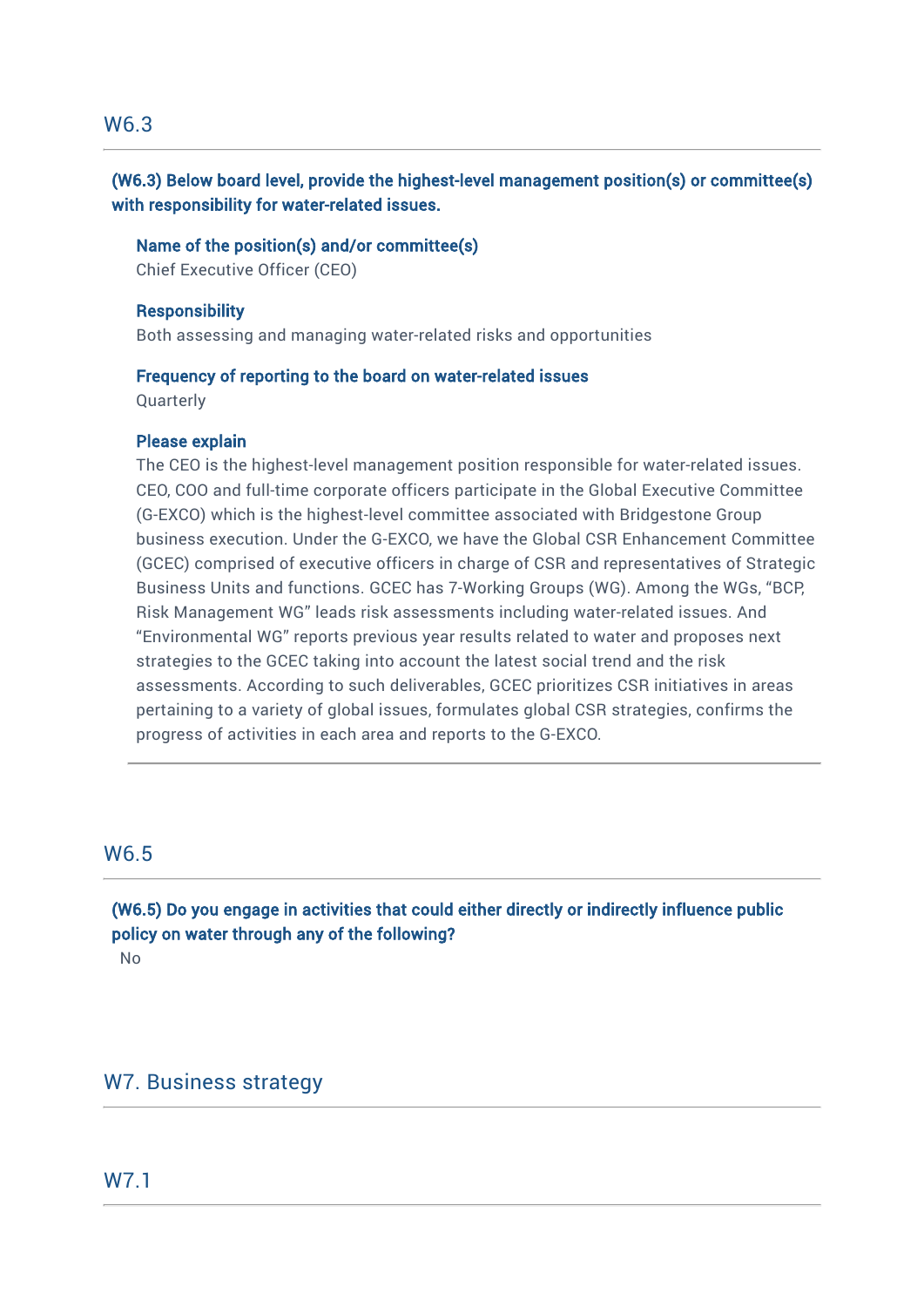### (W7.1) Are water-related issues integrated into any aspects of your long-term strategic business plan, and if so how?

|                                                         | Are water-related<br>issues integrated?                                                                                               | Long-<br>term<br>time<br>horizon<br>(years) | Please explain                                                                                                                                                                                                                                                                                                                                                                                                                                                                                                                                                                                                                                                              |  |  |
|---------------------------------------------------------|---------------------------------------------------------------------------------------------------------------------------------------|---------------------------------------------|-----------------------------------------------------------------------------------------------------------------------------------------------------------------------------------------------------------------------------------------------------------------------------------------------------------------------------------------------------------------------------------------------------------------------------------------------------------------------------------------------------------------------------------------------------------------------------------------------------------------------------------------------------------------------------|--|--|
| business                                                | Long-term   No, water-related<br>issues were<br>objectives reviewed but not<br>considered as<br>strategically<br>relevant/significant | $5 - 10$                                    | Bridgestone's MTP (Mid-Term Management Plan) covers a five-year<br>period. We institute it yearly, rolling updates to this plan to reflect<br>changes in the operating environment and our outlook for the future.<br>We thereby aim to utilize this plan as an important tool for advancing<br>reforms in the Group's management. In our production process, we use<br>water resources as cooling water and steam, not as a direct material.<br>And, according to our latest Aqueduct analysis on all production<br>facilities, there are no sites where enormous risks are expected.<br>Therefore, water-related issues are not integrated into our MTP at the<br>moment. |  |  |
| Strategy<br>for<br>achieving<br>long-term<br>objectives | No, water-related<br>issues were<br>reviewed but not<br>considered as<br>strategically<br>relevant/significant                        | $5 - 10$                                    | Bridgestone's MTP (Mid-Term Management Plan) covers a five-year<br>period. We institute it yearly, rolling updates to this plan to reflect<br>changes in the operating environment and our outlook for the future.<br>We thereby aim to utilize this plan as an important tool for advancing<br>reforms in the Group's management. In our production process, we use<br>water resources as cooling water and steam, not as a direct material.<br>And, according to our latest Aqueduct analysis on all production<br>facilities, there are no sites where enormous risks are expected.<br>Therefore, water-related issues are not integrated into our MTP at the<br>moment. |  |  |
| Financial<br>planning                                   | Yes, water-related<br>issues are<br>integrated                                                                                        | $5 - 10$                                    | We are working towards the mid-term target of reducing water intake by<br>35% compared with 2005 in 2030. We are planning to update aging<br>equipment and introduce highly efficient equipment in order to reduce<br>the amount of water intake, and we have secured necessary expenses<br>for that purpose systematically.                                                                                                                                                                                                                                                                                                                                                |  |  |

# W7.2

# (W7.2) What is the trend in your organization's water-related capital expenditure (CAPEX) and operating expenditure (OPEX) for the reporting year, and the anticipated trend for the next reporting year?

|     | Water-<br>related<br><b>CAPEX</b><br>$(+/- %$<br>change) | Anticipated<br>forward<br>trend for<br>CAPEX $(+/-$<br>% change) | Water-<br>related<br><b>OPEX</b><br>$(+/- %$<br>change) | forward<br>trend for<br>OPEX $(+/-)$<br>% change) | Anticipated   Please explain                                                                                                                                                                                                                                                                                                                                                                                                                                                                                                                                        |
|-----|----------------------------------------------------------|------------------------------------------------------------------|---------------------------------------------------------|---------------------------------------------------|---------------------------------------------------------------------------------------------------------------------------------------------------------------------------------------------------------------------------------------------------------------------------------------------------------------------------------------------------------------------------------------------------------------------------------------------------------------------------------------------------------------------------------------------------------------------|
| Row | 18.7                                                     | 0                                                                | 6.5                                                     | 0                                                 | Our estimates apply only to business units and facilities in<br>Japan, measuring the costs associated with measures to<br>prevent water pollution and reduce water withdrawal volumes.<br>Due to update/establishment in drainage gates, water quality<br>monitors, sewage treatment units, etc., our water CAPEX<br>increased by 18.7 % in 2017 comparing with 2016. Regarding<br>our water OPEX, there was no major change, and it increased<br>by 6.5 % in 2017 comparing with 2016. As for CAPEX and OPEX<br>in 2018, we expect to be roughly the same as 2017. |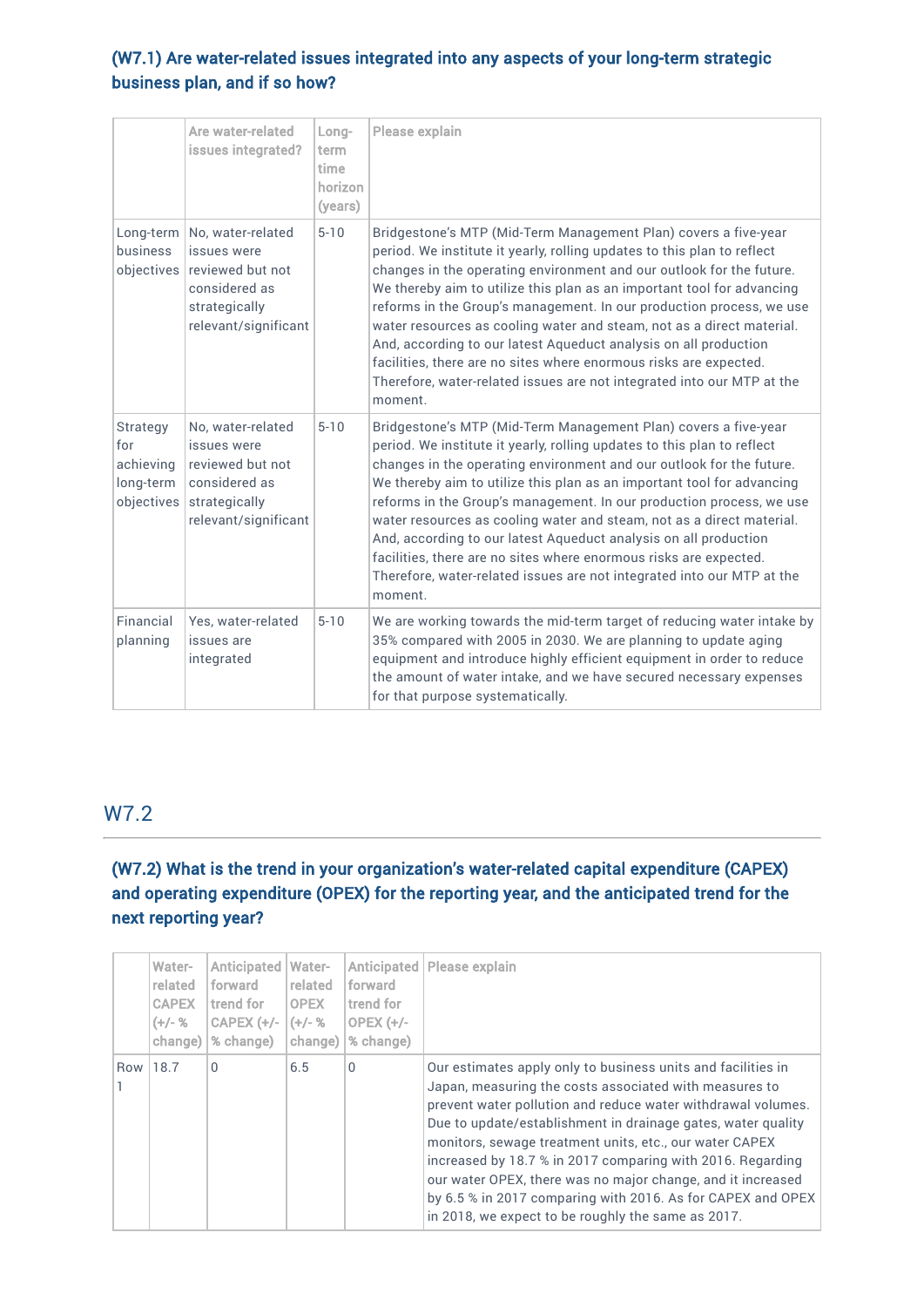W7.3

### (W7.3) Does your organization use climate-related scenario analysis to inform its business strategy?

|         | Use of<br>climate-<br>related<br>scenario<br>analysis | Comment                                                                                                                                                                                                                                                                                                                                                                                                                                                                                                                                                                                                                                                                                                                                                                                                                                                                                                                                                                                                                         |
|---------|-------------------------------------------------------|---------------------------------------------------------------------------------------------------------------------------------------------------------------------------------------------------------------------------------------------------------------------------------------------------------------------------------------------------------------------------------------------------------------------------------------------------------------------------------------------------------------------------------------------------------------------------------------------------------------------------------------------------------------------------------------------------------------------------------------------------------------------------------------------------------------------------------------------------------------------------------------------------------------------------------------------------------------------------------------------------------------------------------|
| Row Yes |                                                       | Bridgestone's mission is "Serving Society with Superior Quality." In line with that mission, we<br>have explored a company-wide business continuity plan that will enable us to earn the trust of all<br>stakeholders including our customers and business partners, and ensure the safety of our<br>employees. As part of that process, we have endeavored to assess our exposure to water risks<br>and other risks in the interest of preventing a variety of crisis scenarios. We have assessed crisis<br>scenarios that could materialize on a facility-by-facility basis and are currently engaged in a<br>study of countermeasures. For example, we have carried out the analysis and stress testing<br>using AQUEDUCT of WRI (World Resources Institute). We have analyzed the change of water<br>stress (2020, 2030, and 2040) in each of the following three climate-related scenarios which are<br>included into the result of the AQUEDUCT analysis -Optimistic scenario, BAU scenario, and<br>Pessimistic scenario. |

# W7.3a

# (W7.3a) Has your organization identified any water-related outcomes from your climaterelated scenario analysis?

No

### W7.4

### (W7.4) Does your company use an internal price on water?

### Row 1

### Does your company use an internal price on water?

No, and we do not anticipate doing so within the next two years

#### Please explain

We are in the stage of collecting and examining information and examples on the effect and impact of internal price on water, and there is no plan to introduce it at this point within next two years.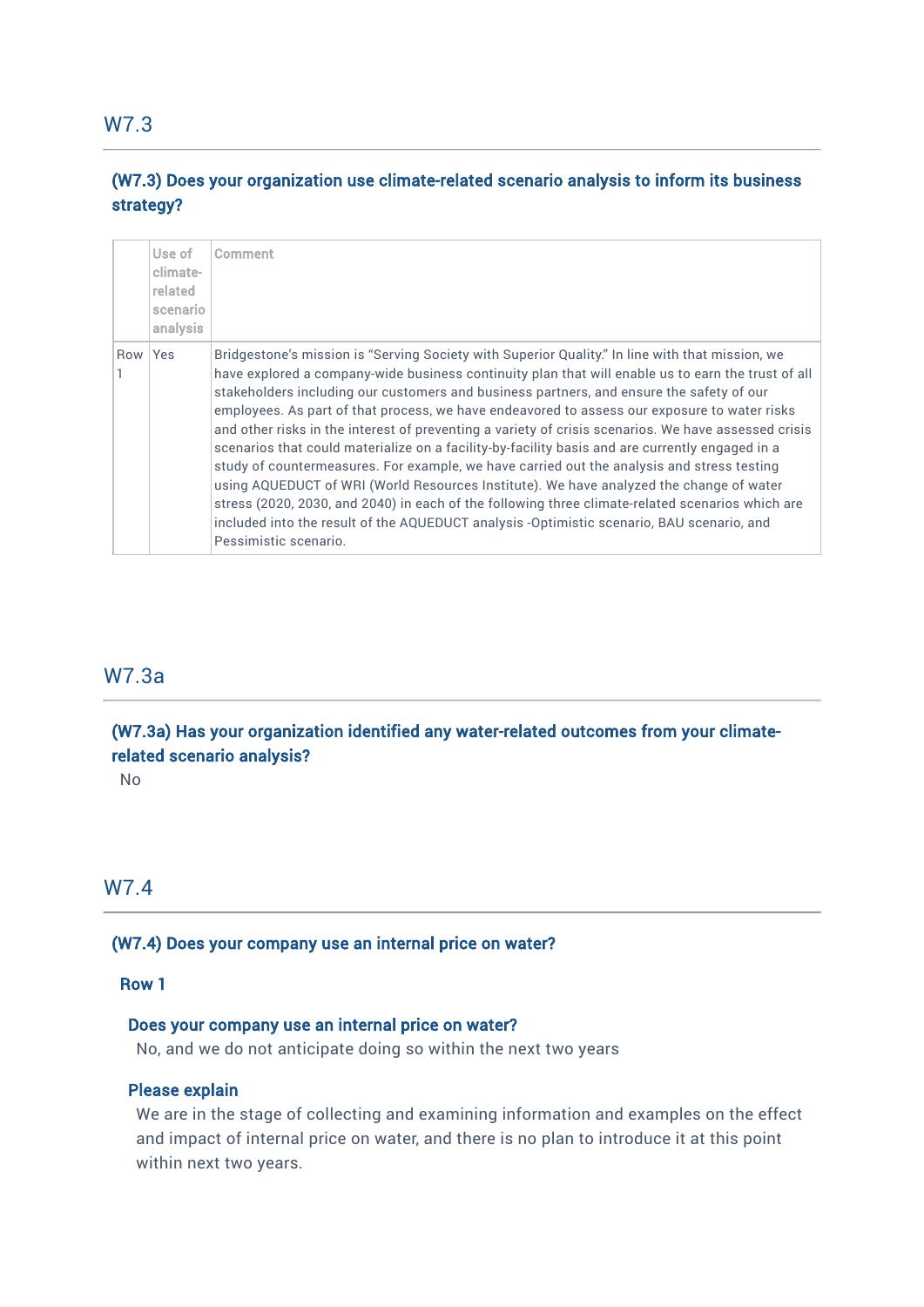### W8.1

#### (W8.1) Describe your approach to setting and monitoring water-related targets and/or goals.

|     | Levels for<br>targets<br>and/or<br>goals                                                                                                                                  | at.<br>corporate<br>level                                                                                                    | Monitoring Approach to setting and monitoring targets and/or goals                                                                                                                                                                                                                                                                                                                                                                                                                                                                                                                                                                                                                                                                                                                                                                                                                                                                                                                                                                                                 |
|-----|---------------------------------------------------------------------------------------------------------------------------------------------------------------------------|------------------------------------------------------------------------------------------------------------------------------|--------------------------------------------------------------------------------------------------------------------------------------------------------------------------------------------------------------------------------------------------------------------------------------------------------------------------------------------------------------------------------------------------------------------------------------------------------------------------------------------------------------------------------------------------------------------------------------------------------------------------------------------------------------------------------------------------------------------------------------------------------------------------------------------------------------------------------------------------------------------------------------------------------------------------------------------------------------------------------------------------------------------------------------------------------------------|
| Row | Company-<br>wide<br>targets and<br>qoals<br><b>Business</b><br>level<br>specific<br>targets<br>and/or<br>qoals<br>Site/facility<br>specific<br>targets<br>and/or<br>goals | <b>Targets</b><br>are<br>monitored<br>at the<br>corporate<br>level<br>Goals are<br>monitored<br>at the<br>corporate<br>level | To realize our "Environmental mission statement", We have issued a "Bridgestone<br>Group's Long-term Environment Vision" for the year 2050 and have set a goal to<br>be in balance with nature for 2050 and beyond. In order to achieve this goal, we<br>set our quantitative company-wide 2020 target for the reduction of water intake,<br>and we continue monitoring. Since water is the geographically uneven distributed<br>resource, in setting up the group target, each business set its own individual<br>target taking into account local situations and characteristics of each business<br>first of all. After that, we set the company-wide target. Every year, we monitor the<br>performance against facility specific targets, business level specific targets and<br>company-wide target and make use of them in further reduction activities. We<br>believe that this goal & target, and efforts towards them will definitely contribute<br>to SDGs' Goal 6, "Ensure availability and sustainable management of water and<br>sanitation for all". |

### W8.1a

(W8.1a) Provide details of your water targets that are monitored at the corporate level, and the progress made.

#### Target reference number

Target 1

### Category of target

Water withdrawals

Level Company-wide

### Primary motivation

Reduced environmental impact

### Description of target

We have a target on water intake per unit to reduce 35% by 2020 compared to 2005. It can contribute to achieving water security in the area where our facilities are located and the realization of Goal 6 of SDGs (Goal 6: Ensure availability and sustainable management of water and sanitation for all).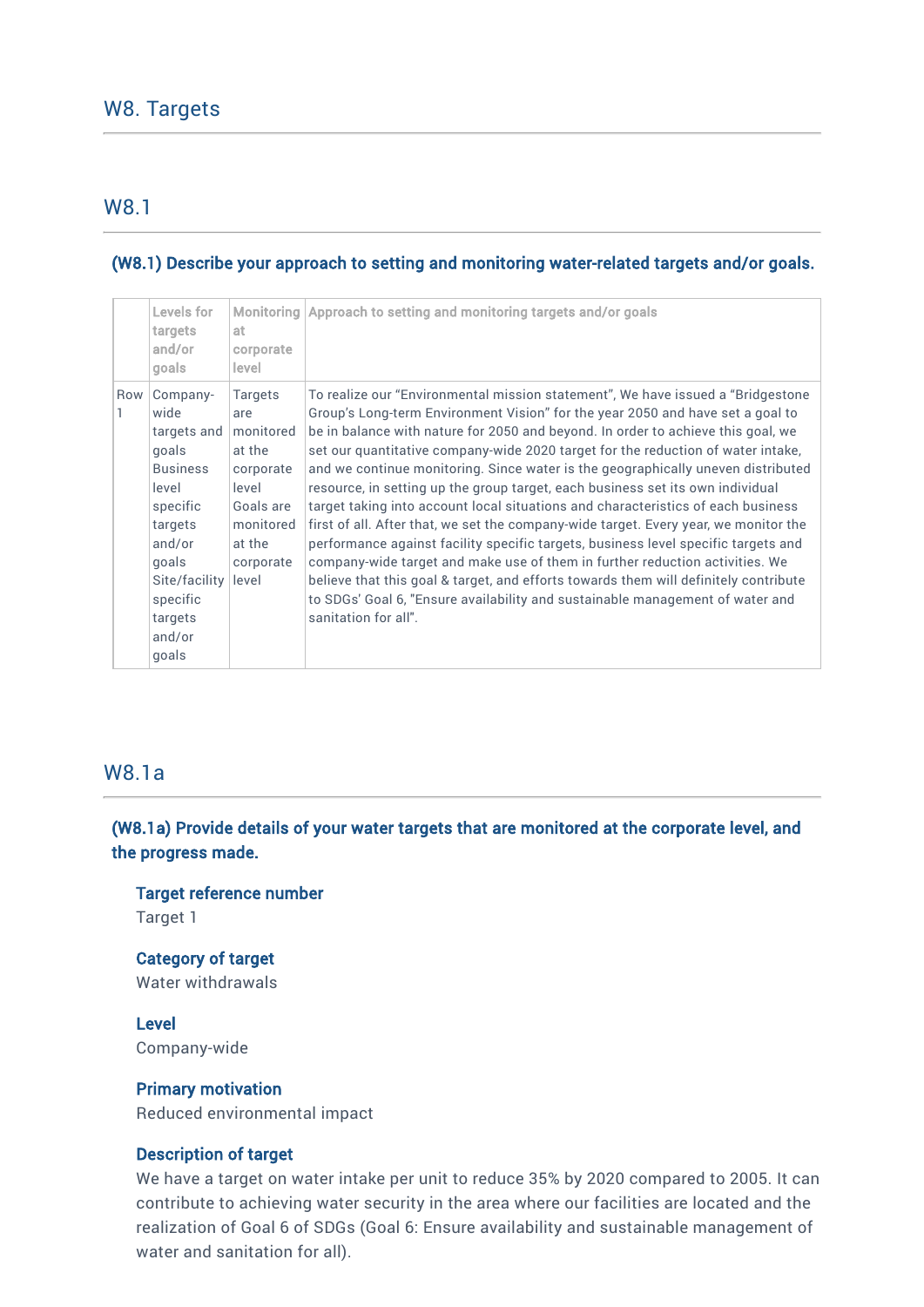#### Quantitative metric

% reduction per business unit

#### Baseline year

2005

#### Start year

2014

### Target year

2020

#### % achieved

96

#### Please explain

In 2014, we set a target on water intake per unit to reduce 35% by 2020 compared to 2005. We are continuing to make improvements for each facility to achieve the 2020 target, and marks good progress.

### W8.1b

### (W8.1b) Provide details of your water goal(s) that are monitored at the corporate level and the progress made.

#### Goal

Watershed remediation and habitat restoration, ecosystem preservation

#### Level

Company-wide

#### **Motivation**

Water stewardship

#### Description of goal

We have identified strong correlations between our business operations and biodiversity. Accordingly, our group has laid out a long-term environmental vision for the year 2050 and has set a target to be in balance with nature for 2050 and beyond. The implication of this target is that the quantitative indicators of our contribution to biodiversity should outweigh the quantitative indicators of our impact on biodiversity. Activities in water resource conservation and ecosystem protection by all of our group will be important to the achievement of this target. To implement the goal, for example, our group is reusing/recycling water at many of its manufacturing facilities, including operations in areas where there are serious concerns regarding water shortage. It is also using water resources more efficiently by enhancing the production process and using rainwater. And, Bridgestone Americas, Inc. (BSAM) acquired wildlife habitat conservation and environmental education certification from the Wildlife Habitat Council for its 11 Wildlife Habitat Sites in the United States and Mexico. BSAM conserves the natural flora and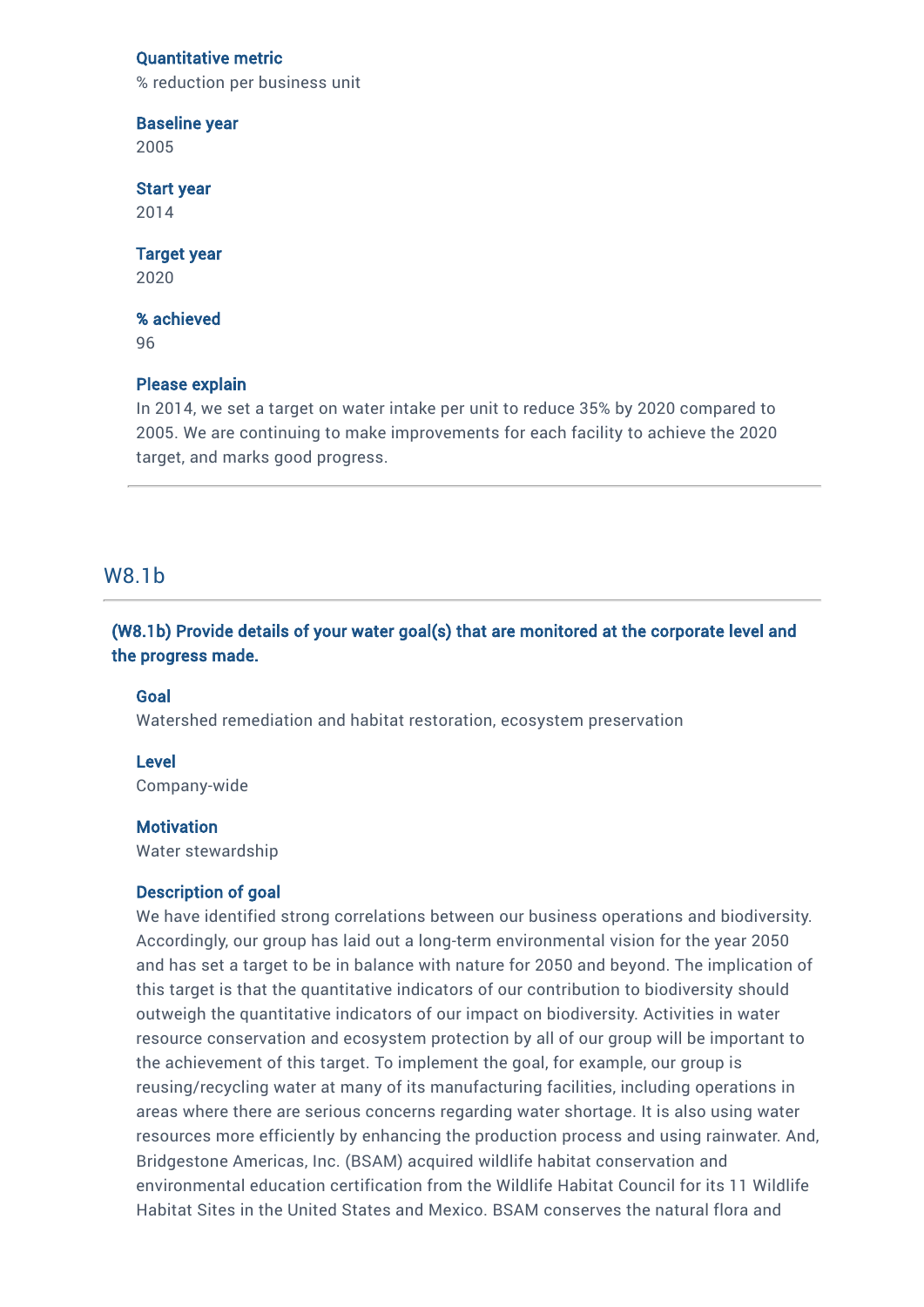fauna at each of these sites and provides environmental education opportunities in line with local conditions.

Baseline year

2005

Start year

2012

End year

2050

#### **Progress**

Bridgestone has implemented actions worldwide to protect water resources and ecosystems. For example, we have been conducting waterside nature observation events where local communities near the facility can participate from 2005. Through this activity, many people aim to reaffirm the rich nature of Lake Biwa and increase the interest in the environment. We have held nature observation events (83 times) where local communities and our employees participate. Also, in 2010, we launched a project to develop water-resource forests in Japan. Currently, we have conducted forest preservation activities in 9 districts (Total 119 ha) and held forest preservation events (98 times) where local communities and our employees participate. Through efforts of this kind, we are working to expand our quantitative contributions to the achievement of our long-term vision "in harmony with nature" for 2050 and beyond.

# W9. Linkages and trade-offs

### W9.1

(W9.1) Has your organization identified any linkages or tradeoffs between water and other environmental issues in its direct operations and/or other parts of its value chain? Yes

### W9.1a

(W9.1a) Describe the linkages or tradeoffs and the related management policy or action.

### Linkage or tradeoff **Tradeoff**

Type of linkage/tradeoff Increased energy use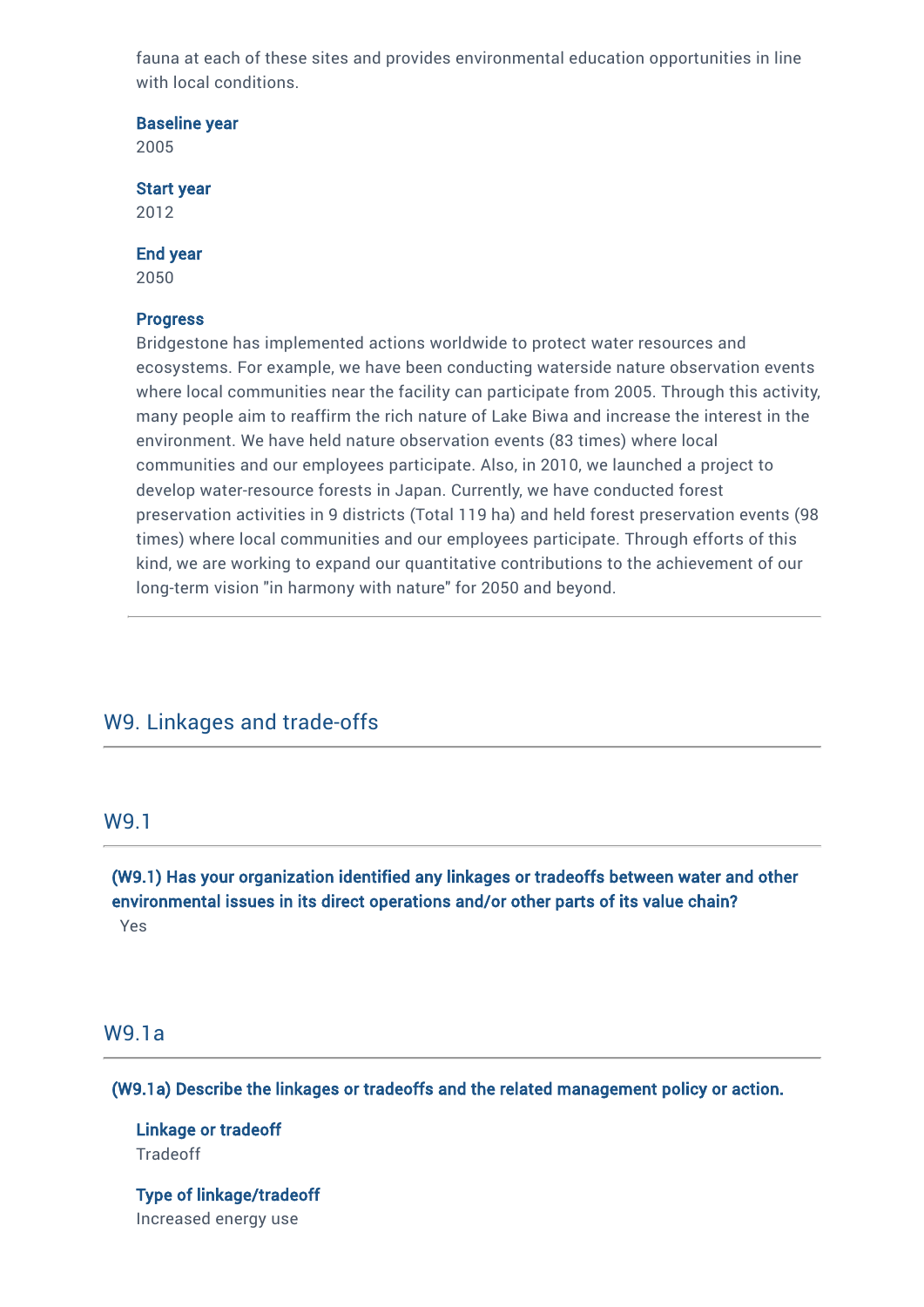#### Description of linkage/tradeoff

We recognize a trade-off between water usage reduction and energy saving. Using advanced water-related equipment such as high efficient cooling tower, recycling water system and water closed system may impose a higher energy burden compared to their conventional counterparts, despite being highly efficient in water usage with this equipment. We use a lot of steam in the tire manufacturing process. So, when introducing new equipment, we compare the amount of CO2 reduction by reducing water usage and the amount of CO2 increase by water recycling beforehand as much as possible and try to balance them in advance. In the reporting year, there were no major impacts with the trade-off.

#### Policy or action

In designing new facilities and introducing new equipment, we have comprehensively examined the supply stability of each water and energy supply in the area, CO2 emissions, cost, etc., and selected the more appropriate method.

# W10. Verification

### W10.1

### (W10.1) Do you verify any other water information reported in your CDP disclosure (not already covered by W5.1d)?

Yes

[Sustainability\\_VerificationReport\\_Bridgestone2018\\_Eng\\_180518.pdf](https://www.cdp.net/en/formatted_responses/files?file_path=k9me76vz7u2sozvqoi2gbw-cdp-credit360-com/FCJeJT4lbUax__bxXM3DZQ/SustainabilityVerificationReportBridgestone2018Eng180518.pdf)

### W10.1a

### (W10.1a) Which data points within your CDP disclosure have been verified, and which standards were used?

| module                     | Disclosure   Data verified                                                                                                                                                                                                                                                          | standard        | <b>Verification   Please explain</b>                                                                                                                                                                                                                                                                                                                                                                                                                                                                                          |
|----------------------------|-------------------------------------------------------------------------------------------------------------------------------------------------------------------------------------------------------------------------------------------------------------------------------------|-----------------|-------------------------------------------------------------------------------------------------------------------------------------------------------------------------------------------------------------------------------------------------------------------------------------------------------------------------------------------------------------------------------------------------------------------------------------------------------------------------------------------------------------------------------|
| $W1$ .<br>Current<br>state | Water intake data - Fresh surface<br>water (water from rivers and<br>lakes); W1.2h Row1 - Brackish<br>surface water/seawater; W1.2h<br>Row2 - Groundwater - renewable:<br>W1.2h Row3 - Produced water<br>(City water, Industrial water,<br>Water purchased as steam);<br>W1.2h Row5 | <b>ISAE3000</b> | We received the assurance of a third-party institution<br>to ensure transparency, completeness, and accuracy<br>of water intake results (W1.2h). The verification by<br>the third-party is implemented once a year for all<br>facilities of the group that has certificated ISO<br>14001. We regard water intake which is the starting<br>point of water related issues as the most important<br>indicator among water related indicators, so we are<br>subjecting it to the third-party verification at the<br>present time. |